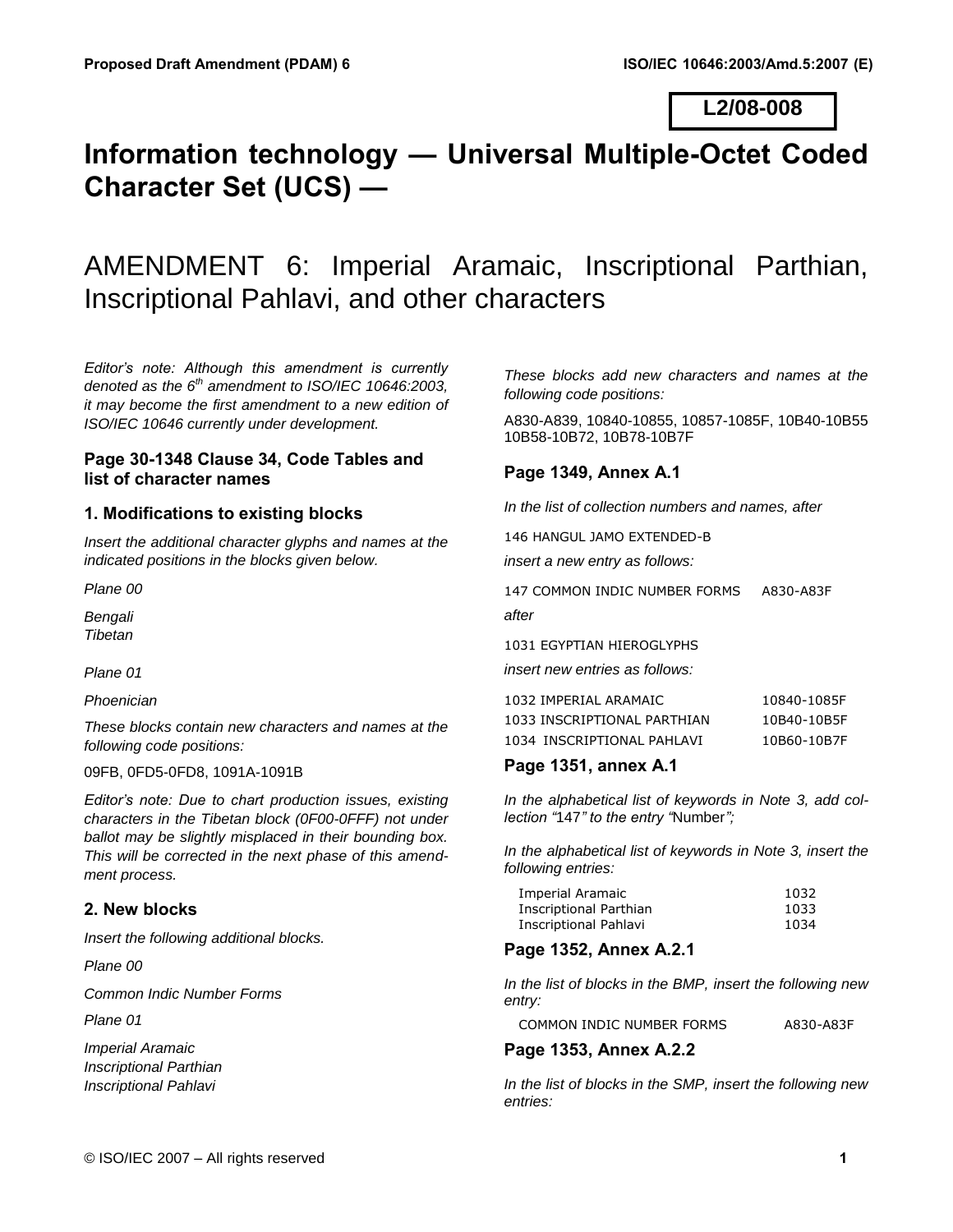| IMPERIAL ARAMAIC       | 10840-1085F |
|------------------------|-------------|
| INSCRIPTIONAL PARTHIAN | 10B40-10B5F |
| INSCRIPTIONAL PAHLAVI  | 10B60-10B7F |

### **Page 1379, Annex G**

*Insert each of the new character name entries at the appropriate position, ordered alphabetically by the character name, in the list of character names in Annex G. These new names are provided in a machine-readable format that is accessible as a link to this document.* 

*Click on this highlighted text to access the file containing the new names.*

*NOTE – The content is also available as a separate viewable file in the same file directory as this document. The file is named: "Am6names.txt".*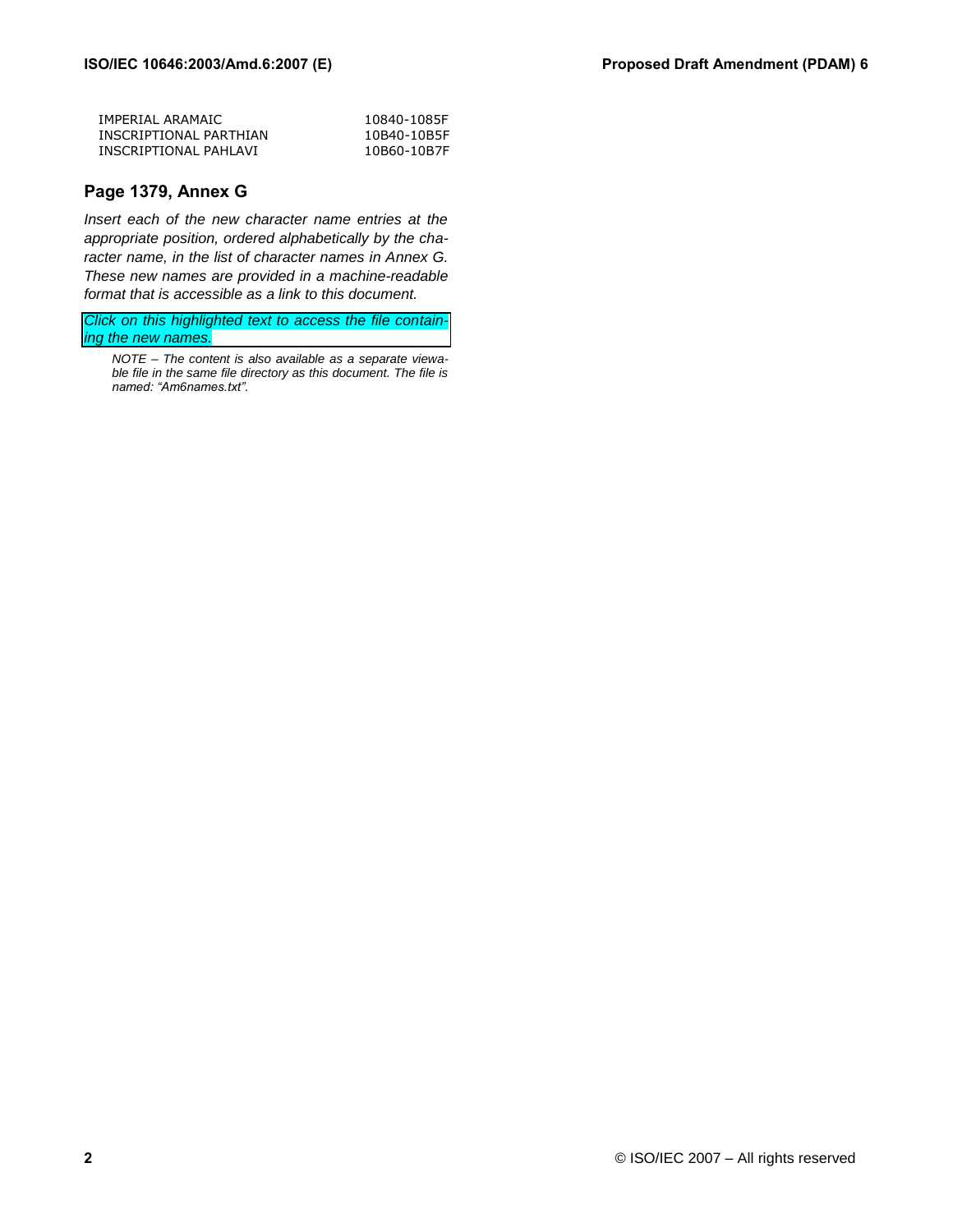|                | 098  | 099            | 09A        | 09B      | 09C                 | 09D  | 09E                        | 09F            |
|----------------|------|----------------|------------|----------|---------------------|------|----------------------------|----------------|
| 0              |      | এ              |            | র        |                     |      | 泳<br>                      | Δ              |
|                |      | 0990           | 09A0       | 09B0     | 09C0                |      | 09E0                       | 09F0           |
| 1              | ै    |                | ড          |          | $\hat{\mathcal{L}}$ |      | ৡ                          | Ń              |
|                | 0981 |                | 09A1       |          | 09C1                |      | 09E1                       | 09F1           |
| $\overline{c}$ | ्र   |                | ঢ          |          | ن<br>ڪ              |      | ្ត្                        |                |
|                | 0982 |                | 09A2       | 09B2     | 09C2                |      | 09E2                       | 09F2           |
| 3              | ್    | ও              | ণ          |          | ्                   |      | ৯৯                         | $\overline{5}$ |
|                | 0983 | 0993           | 09A3       |          | 09C3                |      | 09E3                       | 09F3           |
| 4              |      | ঔ              | ত          |          | $\sum_{09C4}$       |      |                            |                |
|                |      | 0994           | 09A4       |          |                     |      |                            | 09F4           |
| 5              | ৩৷   | ক              | থ          |          |                     |      |                            | ົ້າ            |
|                | 0985 | 0995           | 09A5       |          |                     |      |                            | 09F5           |
| 6              | আ    | খ              | দ          |          |                     |      | O                          | ೨              |
|                | 0986 | 0996           | 09A6       | 09B6     |                     |      | 09E6                       | 09F6           |
| 7              | ই    | গ              | ধ          | <u>ম</u> | $\overline{C}$      | ॊ    |                            |                |
|                | 0987 | 0997           | 09A7       | 09B7     | 09C7                | 09D7 | 09E7                       | 09F7           |
| 8              | ঈ    | ঘ              |            | স        |                     |      |                            |                |
|                | 0988 | 0998           | 09A8       | 09B8     | 09C8                |      | 09E8                       | 09F8           |
| 9              | 丐    | ঙ              |            | হ        |                     |      | ာ                          | O              |
|                | 0989 | 0999           |            | 09B9     |                     |      | 09E9                       | 09F9           |
| A              |      | Б              |            |          |                     |      | 8                          | ٹ              |
|                | 098A | 099A           | 09AA       |          |                     |      | 09EA                       | 09FA           |
| B              | খ    | ছ              | <u>्रि</u> |          | ে।                  |      | $\boldsymbol{\mathcal{C}}$ |                |
|                | 098B | 099B           | 09AB       |          | 09CB                |      | 09EB                       | 09FB           |
| C              | ৯    | জ              | ব          | ़        | ৌ                   |      | ৬                          |                |
|                | 098C | 099C           | 09AC       | 09BC     | 09CC                | 09DC | 09EC                       |                |
| D              |      | ঝ              | ভ          | ৾ঽ       | $\hat{\mathcal{C}}$ | ঢ়   | 9                          |                |
|                |      | 099D           | 09AD       | 09BD     | 09CD                | 09DD | 09ED                       |                |
| E              |      | $\mathfrak{P}$ | ম          | ा        | ୧                   |      | ৮                          |                |
|                |      | 099E           | 09AE       | 09BE     | 09CE                |      | 09EE                       |                |
| F              | ଔ    | ট              | য          | ि        |                     | য়   | ৯                          |                |
|                | 098F | 099F           | 09AF       | 09BF     |                     | 09DF | 09EF                       |                |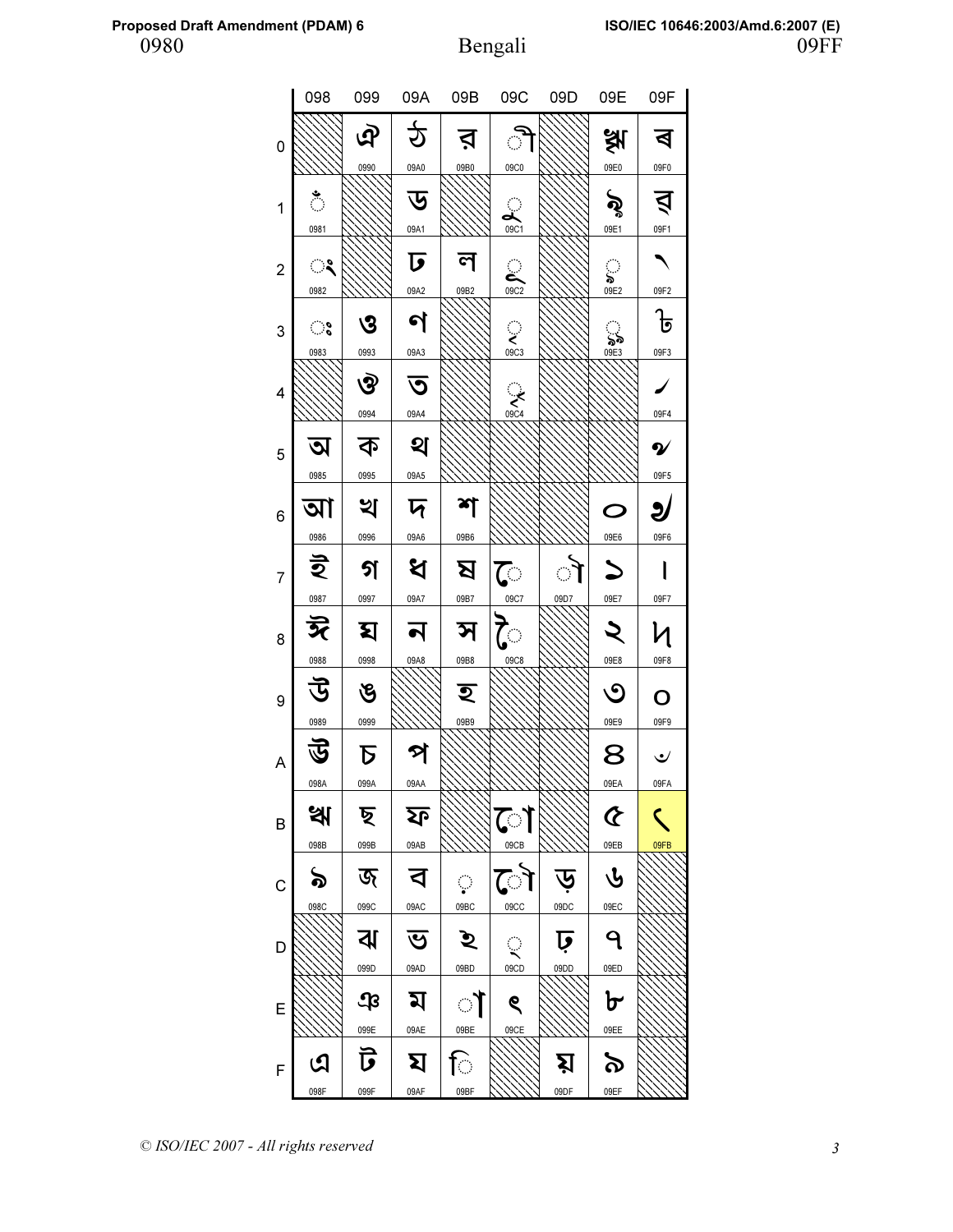0981 Bengali 09E3

### Based on ISCII 1988

### Various signs

| 0981 | $\circ$ | BENGALI SIGN CANDRABINDU |
|------|---------|--------------------------|
| 0982 |         | ः BENGALI SIGN ANUSVARA  |
| 0983 |         | ः BENGALI SIGN VISARGA   |

### Independent vowels

- 0985 অ BENGALI LETTER A<br>0986 আ BENGALI LETTER A
- 0986 আ BENGALI LETTER AA<br>0987 ই BENGALI LETTER I
- BENGALI LETTER I
- 0988 ঈ BENGALI LETTER II
- 0989 উ BENGALI LETTER U
- 098A 〒 BENGALI LETTER UU
- 098B ঋ BENGALI LETTER VOCALIC R
- 098C S BENGALI LETTER VOCALIC L
- 098D  $\otimes$  <reserved>
- 098E  $\otimes$  <reserved>
- 098F এ BENGALI LETTER E
- 0990 <sup>*Q*</sup> BENGALI LETTER AI<br>0991 *S* <reserved>
- 0991  $\bigotimes^{\text{leseerved}}$ <br>0992  $\bigotimes^{\text{leseerved}}$
- 0992  $\mathbb{N}$  <reserved>
- 0993 ও BENGALI LETTER O
- 0994 ঔ BENGALI LETTER AU

### Consonants

0995 ক BENGALI LETTER KA 0996 খ BENGALI LETTER KHA 0997 গ BENGALI LETTER GA 0998 ঘ BENGALI LETTER GHA 0999 ঙ BENGALI LETTER NGA 099A চ BENGALI LETTER CA 099B ছ BENGALI LETTER CHA 099C জ BENGALI LETTER JA 099D ঝ BENGALI LETTER JHA 099E ঞ BENGALI LETTER NYA 099F ট BENGALI LETTER TTA 09A0 ঠ BENGALI LETTER TTHA 09A1 ড BENGALI LETTER DDA 09A2 ঢ BENGALI LETTER DDHA 09A3 ণ BENGALI LETTER NNA 09A4 ত BENGALI LETTER TA 09A5 থ BENGALI LETTER THA 09A6 দ BENGALI LETTER DA 09A7 ধ BENGALI LETTER DHA 09A8 ন BENGALI LETTER NA 09A9 S <reserved> 09AA <sup>প</sup> BENGALI LETTER PA 09AB ফ BENGALI LETTER PHA 09AC ব BENGALI LETTER BA = Bengali va, wa 09AD ভ BENGALI LETTER BHA 09AE ম BENGALI LETTER MA 09AF য BENGALI LETTER YA 09B0 র BENGALI LETTER RA 09B1  $\otimes$  <reserved> 09B2 ল BENGALI LETTER LA 09B3 \ <reserved> 09B4  $\otimes$  <reserved> 09B5  $\otimes$  <reserved>

- 09B6 \* BENGALI LETTER SHA
- 09B7 ষ BENGALI LETTER SSA
- 09B8 স BENGALI LETTER SA
- 09B9 হ BENGALI LETTER HA

### Various signs

- 09BC \$় BENGALI SIGN NUKTA
	- for extending the alphabet to new letters
- 09BD ঽ BENGALI SIGN AVAGRAHA

### Dependent vowel signs

- 09BE of BENGALI VOWEL SIGN AA
- 09BF  $\otimes$  BENGALI VOWEL SIGN I
	- stands to the left of the consonant
- 09C0 ী BENGALI VOWEL SIGN II
- 09C1  $\&$  BENGALI VOWEL SIGN U
- 09C2  $\&$  BENGALI VOWEL SIGN UU
- 09C3  $\heartsuit$  BENGALI VOWEL SIGN VOCALIC R
- 09C4 **BENGALI VOWEL SIGN VOCALIC RR**
- 09C5  $\otimes$  <reserved>
- 09C6  $\otimes$  <reserved>
- 09C7  $\heartsuit$  BENGALI VOWEL SIGN E • stands to the left of the consonant
- 09C8 ৈ BENGALI VOWEL SIGN AI
	- stands to the left of the consonant

### Two-part dependent vowel signs

These vowel signs have glyph pieces which stand on both sides of the consonant; they follow the consonant in logical order, and should be handled as a unit for most processing.

- 09CB  $\overline{C}$ <sup>t</sup> BENGALI VOWEL SIGN O  $\equiv$  09C7 $\sim$  09BE  $\sim$
- 09CC TI BENGALI VOWEL SIGN AU  $\equiv$  09C7 $\sim$  09D7 ो

### **Sign**

09CD © BENGALI SIGN VIRAMA = hasant (Bengali term for halant)

### Additional consonant

09CE ৎ BENGALI LETTER KHANDA TA

### Sign

09D7 ो BENGALI AU LENGTH MARK

### Additional consonants

- 09DC ড় BENGALI LETTER RRA  $\equiv$  09A1  $\overline{\Psi}$  09BC  $\circ$
- 09DD ঢ় BENGALI LETTER RHA  $\equiv$  09A2  $\bar{v}$  09BC  $\circ$
- 09DE S <reserved>
- 09DF য় BENGALI LETTER YYA  $\equiv$  09AF য 09BC ়

### Additional vowels for Sanskrit

- 09E0 第 BENGALI LETTER VOCALIC RR
- **09E1 RENGALI LETTER VOCALIC LL**
- 09E2  $\heartsuit$  BENGALI VOWEL SIGN VOCALIC L
- 09E3 & BENGALI VOWEL SIGN VOCALIC LL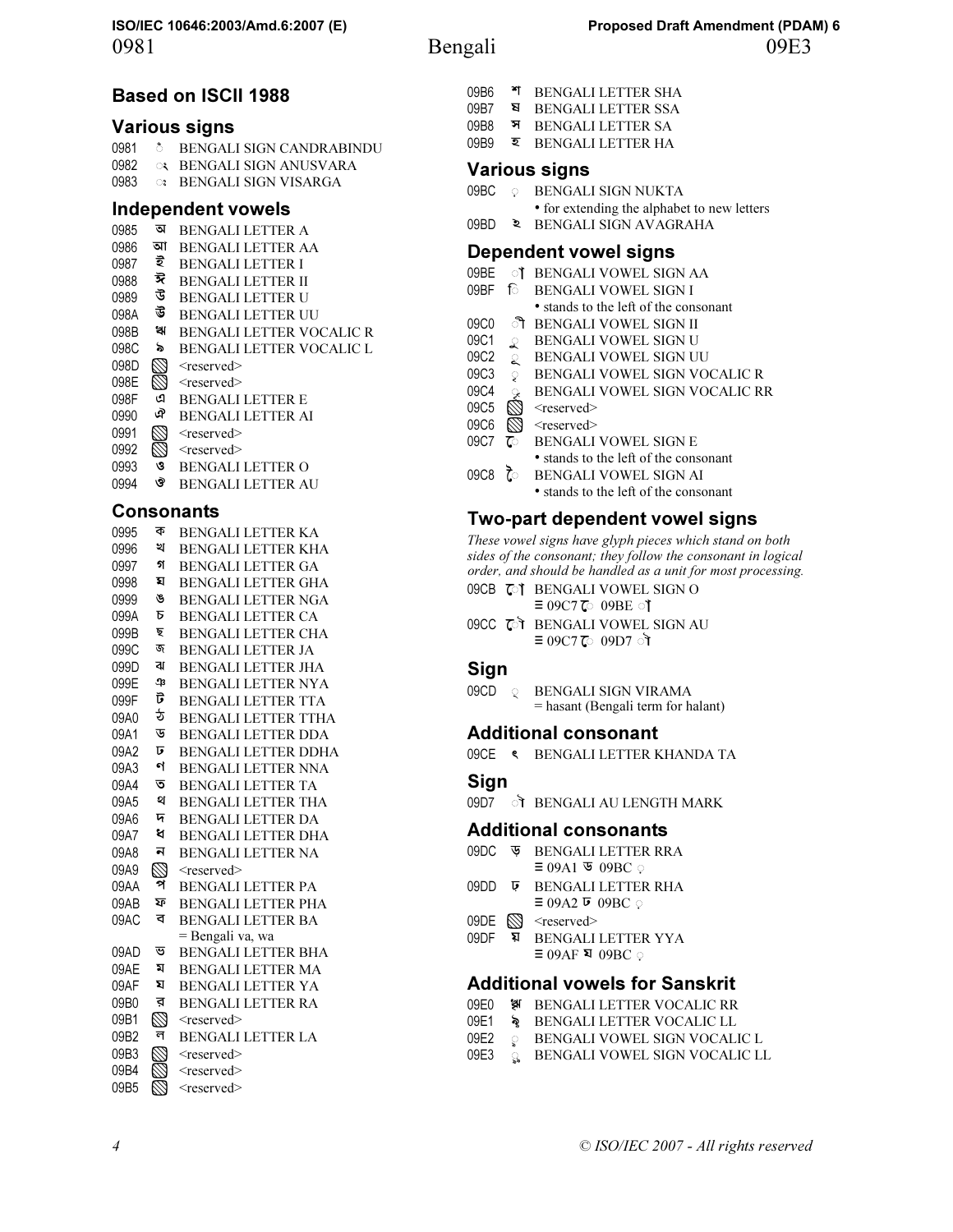## Reserved

For viram punctuation, use the generic Indic 0964 and 0965.

|  | 09E4 $\otimes$ <reserved></reserved>          |
|--|-----------------------------------------------|
|  | $\rightarrow$ 0964   devanagari danda         |
|  | 09E5 $\otimes$ <reserved></reserved>          |
|  | $\rightarrow$ 0965    devanagari double danda |

### **Digits**

- 09E6 ০ BENGALI DIGIT ZERO
- 09E7 ১ BENGALI DIGIT ONE
- 09E8 ২ BENGALI DIGIT TWO
- 09E9 **3** BENGALI DIGIT THREE
- 09EA ৪ BENGALI DIGIT FOUR
- 09EB ৫ BENGALI DIGIT FIVE
- 09EC ৬ BENGALI DIGIT SIX
- 09ED ৭ BENGALI DIGIT SEVEN
- 09EE ৮ BENGALI DIGIT EIGHT
- 09EF ৯ BENGALI DIGIT NINE

### Bengali-specific additions

- 09F0 ৰ BENGALI LETTER RA WITH MIDDLE DIAGONAL • Assamese 09F1 ৱ BENGALI LETTER RA WITH LOWER DIAGONAL = bengali letter va with lower diagonal (1.0) • Assamese 09F2 NBENGALI RUPEE MARK
- 09F3 ৳ BENGALI RUPEE SIGN
- 09F4 / BENGALI CURRENCY NUMERATOR ONE • not in current usage
- 09F5  $\bullet$  BENGALI CURRENCY NUMERATOR TWO • not in current usage
- 09F6 J BENGALI CURRENCY NUMERATOR THREE
	- not in current usage
- 09F7 **I** BENGALI CURRENCY NUMERATOR FOUR
- 09F8 ৸ BENGALI CURRENCY NUMERATOR ONE LESS THAN THE DENOMINATOR
- 09F9 **o** BENGALI CURRENCY DENOMINATOR SIXTEEN
- 09FA ৺ BENGALI ISSHAR
- 09FB **GENGALI GANDA MARK**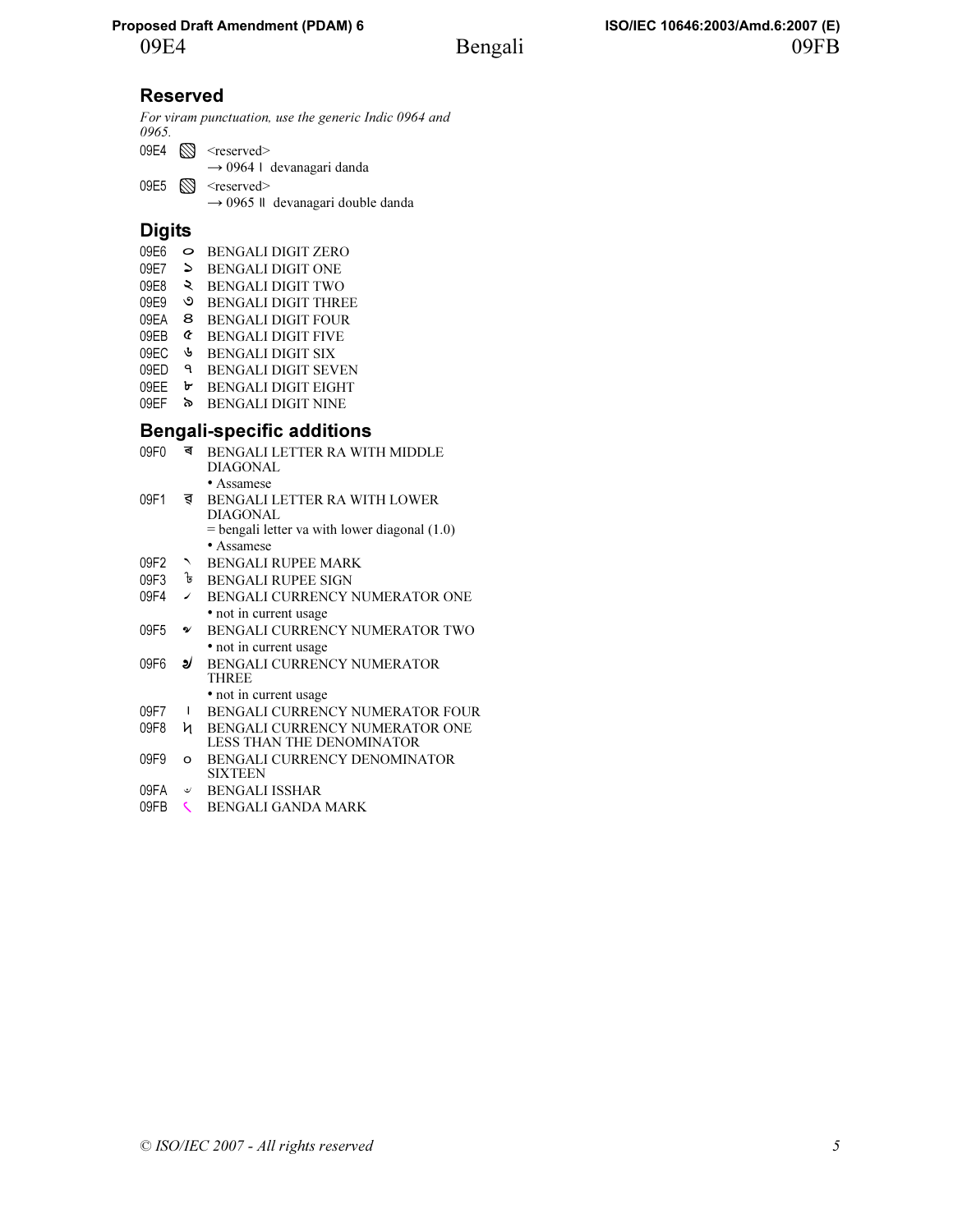|                | 0F <sub>0</sub>                                                                                                 | OF <sub>1</sub>                   | 0F <sub>2</sub>               | 0F <sub>3</sub>                    | 0F4                     | 0F <sub>5</sub>                   | 0F6                                                      | 0F7                                                          | 0F8                                 | 0F9                            | 0FA                     | 0FB                                               | 0FC                             | 0FD                                               | 0FE | 0FF |
|----------------|-----------------------------------------------------------------------------------------------------------------|-----------------------------------|-------------------------------|------------------------------------|-------------------------|-----------------------------------|----------------------------------------------------------|--------------------------------------------------------------|-------------------------------------|--------------------------------|-------------------------|---------------------------------------------------|---------------------------------|---------------------------------------------------|-----|-----|
| 0              | $\mathbb{Z}$<br>0F00                                                                                            | 0F10                              | $\mathbf o$<br>0F20           | $\boldsymbol{\mathscr{D}}$<br>0F30 | $\pi$<br>0F40           | ঘ<br>0F50                         | R<br>0F60                                                |                                                              | ↗<br>$\hat{\mathbb{C}}$<br>0F80     | $\frac{\bigcirc}{\pi}$<br>0F90 | <u>ु</u><br>0FA0        |                                                   | ◯<br>0FC0                       | $\mathbf{z}$<br>0FD0                              |     |     |
| $\mathbf{1}$   | 环<br>0F01                                                                                                       | Ť<br>0F11                         | ŋ<br>0F21                     | $\bm{\not\! \! \! <}$<br>0F31      | 口<br>0F41               | ς<br>0F51                         | ण<br>0F61                                                | ू<br>0F71                                                    | े<br>द<br>0F81                      | ्<br>प्र<br>0F91               | ्रे<br>0FA1             | $\bigcirc$<br>$\breve{~}$<br>0FB1                 | $\circ$<br>0FC1                 | うく<br>0FD1                                        |     |     |
| $\overline{2}$ | ر<br>20م<br>0F02                                                                                                | $\frac{9}{1}$<br>0F12             | ス<br>0F22                     | $\varphi$<br>0F32                  | 찌<br>0F42               | $\sum_{\text{OFS2}}$              | ス<br>0F62                                                | $\sim$<br>$\langle \rangle$<br>0F72                          | لۍ<br>$\bigcirc$<br>0F82            | ्<br>मा<br>0F92                | ्र<br>क्री              | $\bigcirc$<br>$\overline{\phantom{0}}$<br>0FB2    | $\bar{Q}$<br>0FC2               | ▼<br>$\overline{\phantom{a}}$<br>0FD <sub>2</sub> |     |     |
| $\mathbf{3}$   | $\sum_{n=3}^{\infty}$                                                                                           | ۰Ċ۰<br>0F13                       | $\mathfrak{Z}$<br>0F23        | $\cancel{\infty}$<br>0F33          | 男呼                      | $\mathcal{F}$<br>0F53             | q<br>0F63                                                | $\triangleright$<br>$\hat{\mathcal{L}}$<br>$\sum_{0 \in 73}$ | e<br>$\hat{\mathcal{C}}$<br>0F83    | ु<br>सुद्ध                     | ू<br>0FA3               | ू<br>व्<br>0FB3                                   | $^{\circledR}$<br>0FC3          | $\mathcal{O}$<br>0FD3                             |     |     |
| 4              | $\mathfrak{S}% _{T}=\mathfrak{S}_{T}$<br>0F04                                                                   | $\frac{1}{2}$<br>0F14             | ے<br>0F24                     | ▼<br>$\ddot{\phantom{0}}$<br>0F34  | 5<br>0F44               | 지<br>0F54                         | -9<br>0F64                                               | $\sum_{\text{OF}74}$                                         | $\langle \rangle$<br>0F84           | ្ត្<br>0F94                    | ្ត្<br>0FA4             | ू<br>P<br>0FB4                                    | å<br>0FC4                       | $\mathcal{O}$<br>0FD4                             |     |     |
| 5              | ও<br>0F05                                                                                                       | 曷<br>0F15                         | $\mathbf u$<br>0F25           | $\bigcirc$<br>035                  | ठ<br>0F45               | $\boldsymbol{\mathsf{Z}}$<br>0F55 | P.<br>0F65                                               | $\langle \rangle$<br>涡                                       | $\mathcal{P}_{\mathcal{C}}$<br>0F85 | ु<br>0F95                      | ្ច<br>0FA5              | $\overline{\mathbb{C}}$<br>p.<br>OFB <sub>5</sub> | %<br>0FC5                       | $\overline{\mathcal{H}}$<br>0FD5                  |     |     |
| 6              | $\mathfrak{S}% _{T}=\mathfrak{S}_{T}\!\left( a,b\right) ,\ \mathfrak{S}_{T}=C_{T}\!\left( a,b\right) ,$<br>0F0d | 圛<br>0F16                         | کا<br>0F26                    | $\cdot \cdot$<br>0F36              | ౘ<br>0F46               | Д<br>0F56                         | A1<br>0F66                                               | $\hat{C}$<br>$\sum_{0 \in 76}$                               | ૢ૾<br>0F86                          | ౣౢ<br>0F96                     | ្ត្<br>0FA6             | ্র<br>ম<br>0FB6                                   | enia<br>Sia<br>0FC6             | 卍<br>0FD6                                         |     |     |
| $\overline{7}$ | <u>ାେ</u><br>0F07                                                                                               | ⊯<br>0F17                         | $\boldsymbol{\omega}$<br>0F27 | $\hat{\mathcal{C}}$<br>$0P_{37}$   | Ę<br>0F47               | $\sum_{\text{OFST}}$              | $\overline{\mathfrak{H}}_{\overline{\mathfrak{O}}^{67}}$ | ( ) ট্রি                                                     | ္လ<br>0F87                          | ្ទ្រ<br>0F97                   | ្ត្រី                   | $S_{\overline{\text{O}}_{\text{IBZ}}}$            | $\frac{1}{2}$<br>0FC7           | 卐<br>0FD7                                         |     |     |
| 8              | $\widetilde{\mathbf{f}}$<br>0F08                                                                                | ್ಘ<br>0F18                        | く<br>0F28                     | വ<br>0F38                          |                         | ठा<br>0F58                        | छ।<br>0F68                                               | $\sum_{n=1}^{\infty}$                                        | $\overline{\mathbf{x}}$<br>0F88     |                                | ्<br>ब्रा<br>0FA8       | ্র<br>0FB8                                        | $\mathring{\mathbb{V}}$<br>0FC8 | 定<br>OFD8                                         |     |     |
| 9              | 3<br>0F09                                                                                                       | Ç<br>0F19                         | R<br>0F29                     | ۴<br>$\hat{\mathcal{C}}$<br>0F39   | $\partial$<br>0F49      | ಕ<br>0F59                         | 핎<br>0F69                                                | <b>CCG</b>                                                   | $\sim$<br>0F89                      | $\sum_{\theta F99}$            | ु<br>ड<br>0FA9          | <b>SHORE</b>                                      | ම<br>0FC9                       |                                                   |     |     |
| A              | ゑ<br>0F0A                                                                                                       | $\circ$<br>0F1A                   | P)<br>0F2A                    | ೨%<br>0F3A                         | 5<br>0F4A               | ක්<br>0F5A                        | ᅐ<br>0F6A                                                | $\overline{\phantom{0}}$<br>$\bigcirc$<br>0F7A               | M<br>0F8A                           | ू<br>तु<br>0F9A                | ू<br>ಹ<br>0FAA          | ្អ<br>អ៊<br>0FBA                                  | $\odot$<br>0FCA                 |                                                   |     |     |
| В              | 0F0B                                                                                                            | $\circ$<br>0F1B                   | $\infty$ goe<br>0F2B          | 0F3B                               | 又<br>0F4B               | Ę<br>0F5B                         | $\mathbb{L}$<br>0F6B                                     | ⇒<br>$\hat{\mathcal{C}}$<br>0F7B                             | Ωſ<br>0F8B                          | ू<br>0F9B                      | ्रे<br>0FAB             | ्<br>प्रा<br>0FBB                                 | ☜<br>0FCB                       |                                                   |     |     |
| C              | <b>NB</b><br>0F0C                                                                                               | ိ၀<br>0F1C                        | 2<br>0F2C                     | 0F3C                               | 0F4C                    | <b>AND THE</b>                    | ᄌ<br>0F6C                                                | $\hat{\mathcal{L}}$<br>0F7C                                  |                                     | $\sum_{\text{OFG}}$            | ू<br>क्रिकेट            | ्र<br>0FBC                                        | ⊛<br>0FCC                       |                                                   |     |     |
| D              | 0F0D                                                                                                            | $\boldsymbol{\mathsf{x}}$<br>0F1D | ⇎<br>0F2D                     | 0F3D                               | $\overline{\mathbf{5}}$ | 와<br>0F5D                         |                                                          | ᆓ<br>$\mathbb{C}^2$<br>0F7D                                  |                                     | ु<br>जैके<br>जिल्              | $\bigcirc$<br>∢<br>0FAD |                                                   |                                 |                                                   |     |     |
| Ε              | 0F0E                                                                                                            | $\times x$<br>0F1E                | $\bm{\varphi}$<br>0F2E        | ୍ର<br>0F3E                         | ゐ<br>0F4E               | ଟ୍<br>0F5E                        |                                                          | $\frac{1}{\sqrt{2}}$<br>0F7E                                 |                                     | <b>SPORTS</b>                  | <b>CRAE</b>             | X<br>0FBE                                         | $\times$ 0<br>$0$ FCE           |                                                   |     |     |
| F              | 0F <sub>0</sub> F                                                                                               | $\circ x$<br>0F1F                 | ≫<br>0F <sub>2</sub> F        | -0<br>0F3F                         | 0F4F                    | ヨ<br>0F5F                         |                                                          | ್ಠಿ<br>0F7F                                                  |                                     | $\frac{1}{2}$                  | ्र<br>व<br>0FAF         | ❖<br>0FBF                                         | xx<br>0FCF                      |                                                   |     |     |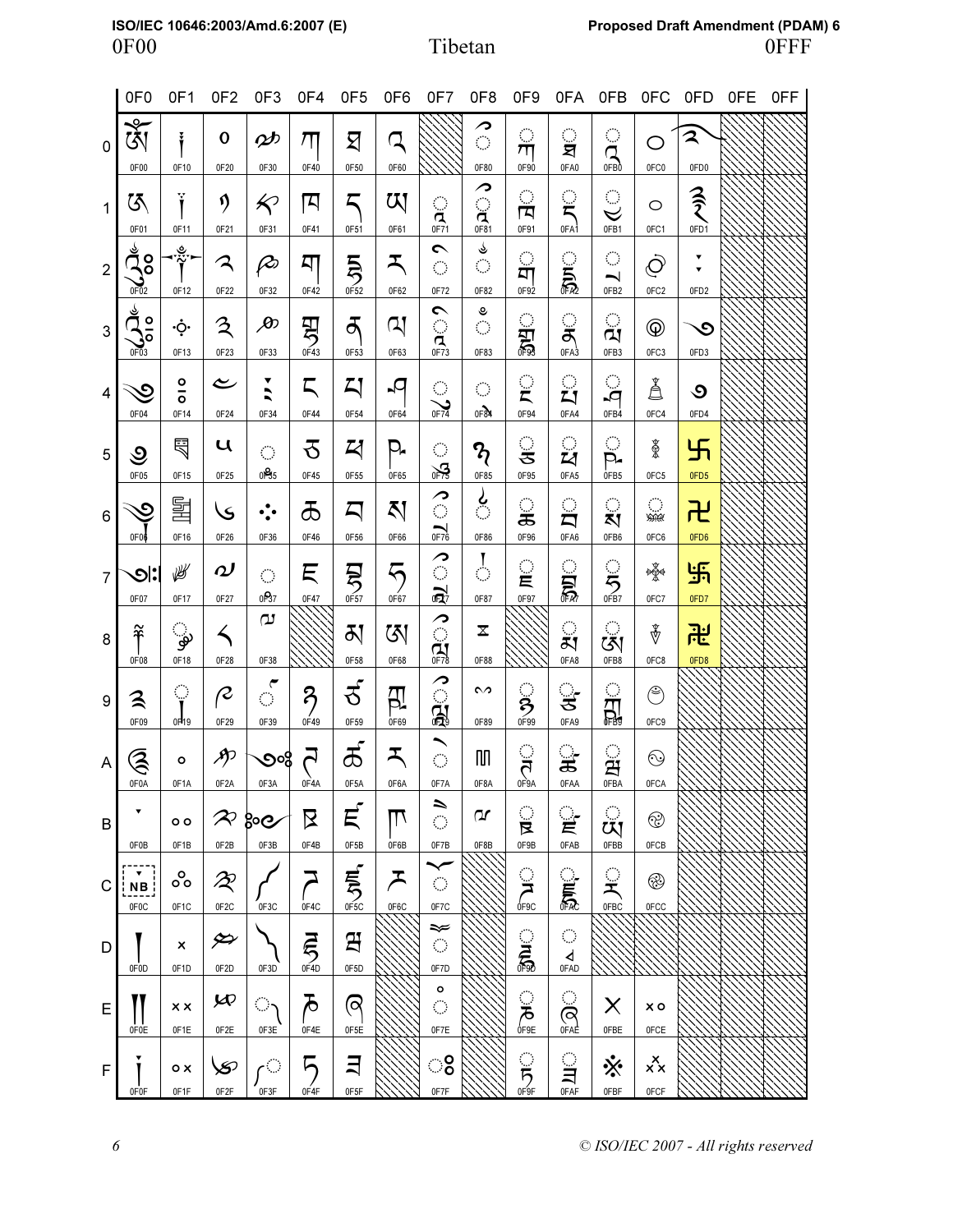| <b>Syllable</b>   |                              |                                                                                           | 0F                   |
|-------------------|------------------------------|-------------------------------------------------------------------------------------------|----------------------|
| 0E00              | জৈ                           | <b>TIBETAN SYLLABLE OM</b>                                                                | 0F                   |
|                   |                              | <b>Head marks</b>                                                                         |                      |
| 0F01              | ζ₹                           | TIBETAN MARK GTER YIG MGO<br>TRUNCATED A                                                  | 0F                   |
| 0F02              | વૈ઼ું8                       | TIBETAN MARK GTER YIG MGO -UM<br>RNAM BCAD MA                                             |                      |
| 0F03              | ुँँँँ                        | TIBETAN MARK GTER YIG MGO -UM<br>GTER TSHEG MA                                            | 0F<br>0F <sup></sup> |
| OF <sub>04</sub>  | ্ত                           | TIBETAN MARK INITIAL YIG MGO MDUN<br>MA                                                   | 0F <sup></sup><br>0F |
|                   |                              | • honorific; marks beginning of text or start of<br>new folio                             | 0F<br>0F             |
| 0F05              | ৩                            | $\rightarrow$ 1800 $\sim$<br>mongolian birga<br>TIBETAN MARK CLOSING YIG MGO SGAB<br>МA   | Di<br>0F2            |
| 0F06              |                              | • follows and ligates with initial yig-mgo<br>TIBETAN MARK CARET YIG MGO PHUR<br>SHAD MA  | 0F.<br>OF:<br>OF:    |
| 0F07              | ৲৩¦∶                         | TIBETAN MARK YIG MGO TSHEG SHAD<br>МA                                                     | 0F.<br>OF:           |
|                   |                              | <b>Marks and signs</b>                                                                    | 0F.                  |
| 0F08              | $\tilde{\tilde{\mathsf{T}}}$ | TIBETAN MARK SBRUL SHAD                                                                   | 0F.                  |
|                   |                              | • separates sections of meaning equivalent to<br>topics and sub-topics                    | 0F.<br>0F            |
| 0F09              | $\tilde{a}$                  | TIBETAN MARK BSKUR YIG MGO                                                                | Di                   |
| 0F0A              | ළ                            | • list enumerator, used in Bhutan<br>TIBETAN MARK BKA- SHOG YIG MGO                       | 0F<br>0F             |
| 0F0B              |                              | · petition honorific, used in Bhutan<br>TIBETAN MARK INTERSYLLABIC TSHEG                  | 0F                   |
|                   |                              | • morpheme delimiter (approximate meaning)                                                | 0F.                  |
|                   |                              | • the normal tsheg; provides a break opportunity                                          | 0F.                  |
|                   |                              | • character name is a misnomer                                                            | 0F.<br>OF:           |
| 0F <sub>0</sub> C | $N_B$                        | TIBETAN MARK DELIMITER TSHEG<br><b>BSTAR</b>                                              | OF:<br>OF:           |
|                   |                              | • a non-breaking tsheg; inhibits line breaking<br>• character name is a misnomer          | OF:                  |
|                   |                              | $\approx$ <nobreak> 0F0B</nobreak>                                                        |                      |
| 0F0D              | I                            | TIBETAN MARK SHAD                                                                         | М                    |
|                   |                              | • marks end of a section of text (tshig-grub)                                             | OF:                  |
|                   |                              | $\rightarrow$ 0964   devanagari danda                                                     | OF:                  |
| 0F0E              | H                            | TIBETAN MARK NYIS SHAD                                                                    |                      |
|                   |                              | · marks end of a whole topic (don-tshan)<br>$\rightarrow$ 0965    devanagari double danda | OF:                  |
| 0F0F              | I                            | TIBETAN MARK TSHEG SHAD                                                                   |                      |
| 0F10<br>0F11      | Ť                            | TIBETAN MARK NYIS TSHEG SHAD<br>TIBETAN MARK RIN CHEN SPUNGS SHAD                         | OF:                  |
|                   | Ť                            | • shad which follows a tsheg-bar that starts a new<br>line                                |                      |
| 0F12              |                              | TIBETAN MARK RGYA GRAM SHAD                                                               | 0F:<br>OF:           |
| 0F13              | ۰ộ۰                          | TIBETAN MARK CARET - DZUD RTAGS ME<br>LONG CAN                                            |                      |
| 0F14              | $\frac{1}{2}$                | TIBETAN MARK GTER TSHEG                                                                   | P                    |
|                   |                              | • used as a comma-like text delimiter                                                     | OF:                  |
|                   |                              | → 17D6 ៖ khmer sign camnuc pii kuuh                                                       | OF:                  |

### Astrological signs

| 0F15 | ¶ TIBETAN LOGOTYPE SIGN CHAD RTAGS |
|------|------------------------------------|
| 0F16 | 图 TIBETAN LOGOTYPE SIGN LHAG RTAGS |

| 0F17   | ₩                 | TIBETAN ASTROLOGICAL SIGN SGRA   |
|--------|-------------------|----------------------------------|
|        |                   | GCAN -CHAR RTAGS                 |
| 0F18   | ್ಮ,               | TIBETAN ASTROLOGICAL SIGN -KHYUD |
|        |                   | PА                               |
|        |                   | • combines with digits           |
| 0F19   | ှ                 | TIBETAN ASTROLOGICAL SIGN SDONG  |
|        |                   | <b>TSHUGS</b>                    |
|        |                   | • combines with digits           |
| 0F1A   | $\circ$           | TIBETAN SIGN RDEL DKAR GCIG      |
| 0F1B   | $\circ$           | TIBETAN SIGN RDEL DKAR GNYIS     |
| 0F1C   | ஃ                 | TIBETAN SIGN RDEL DKAR GSUM      |
| 0F1D   | $\mathbf{x}$      | TIBETAN SIGN RDEL NAG GCIG       |
| 0F1F   | $\times$ $\times$ | TIBETAN SIGN RDEL NAG GNYIS      |
| 0F1F   | $\alpha x$        | TIBETAN SIGN RDEL DKAR RDEL NAG  |
|        |                   |                                  |
| Digits |                   |                                  |
| NE 20  | o                 | TIRETAN DIGIT ZERO               |

| 0F20 | $\mathbf o$                 | TIBETAN DIGIT ZERO         |
|------|-----------------------------|----------------------------|
| 0F21 | ŋ                           | TIBETAN DIGIT ONE          |
| 0F22 | $\mathcal{L}_{\mathcal{A}}$ | TIBETAN DIGIT TWO          |
| 0F23 | $\mathfrak{Z}$              | <b>TIBETAN DIGIT THREE</b> |
| 0F24 | ے                           | <b>TIBETAN DIGIT FOUR</b>  |
| 0F25 | u                           | <b>TIBETAN DIGIT FIVE</b>  |
| 0F26 | ی                           | TIBETAN DIGIT SIX          |
| 0F27 | $\omega$                    | TIBETAN DIGIT SEVEN        |
| 0F28 | $\prec$                     | TIBETAN DIGIT EIGHT        |
| 0F29 | R                           | <b>TIBETAN DIGIT NINE</b>  |
|      |                             |                            |

### igits minus half

|  | 0F2A $\mathcal P$ TIBETAN DIGIT HALF ONE |
|--|------------------------------------------|
|  |                                          |

- 2B  $\approx$  TIBETAN DIGIT HALF TWO
- $2C \quad \textcircled{2}$  TIBETAN DIGIT HALF THREE
- $\mathbb{P}2\mathsf{D} \cong \mathsf{TIBETAN}$  DIGIT HALF FOUR
- $E^{\infty}$  TIBETAN DIGIT HALF FIVE
- $E2F \quad \text{or} \quad \text{TIBETAN DIGIT HALF SIX}$
- $30 \quad \text{20}$  TIBETAN DIGIT HALF SEVEN
- 31  $\ll$  TIBETAN DIGIT HALF EIGHT
- $\overline{P}$  TIBETAN DIGIT HALF NINE
- 33 & TIBETAN DIGIT HALF ZERO

### larks and signs

| 0F34 | i Xili | TIBETAN MARK BSDUS RTAGS                      |
|------|--------|-----------------------------------------------|
|      |        | • repetition                                  |
| 0F35 |        | © TIBETAN MARK NGAS BZUNG NYI ZLA             |
|      | e      | • honorific, emphasis; used like underlining  |
| 0E36 |        | <b>: TIBETAN MARK CARET -DZUD RTAGS</b>       |
|      |        | <b>BZHI MIG CAN</b>                           |
|      |        | • marks point of text insertion or annotation |

- 37 0 TIBETAN MARK NGAS BZUNG SGOR
	- RTAGS • emphasis; used like underlining
- <sup>2</sup> TIBETAN MARK CHE MGO
- 39 **6 TIBETAN MARK TSA -PHRU** • a lenition mark

### aired punctuation

- **3A**  $\infty$  TIBETAN MARK GUG RTAGS GYON
- 3B  $\text{sec}$  TIBETAN MARK GUG RTAGS GYAS
	- brackets
- 0F3C <br>
0F3D <br>
TIBETAN MARK ANG KHANG GYAS TIBETAN MARK ANG KHANG GYAS
	- used for bracketing with a roof over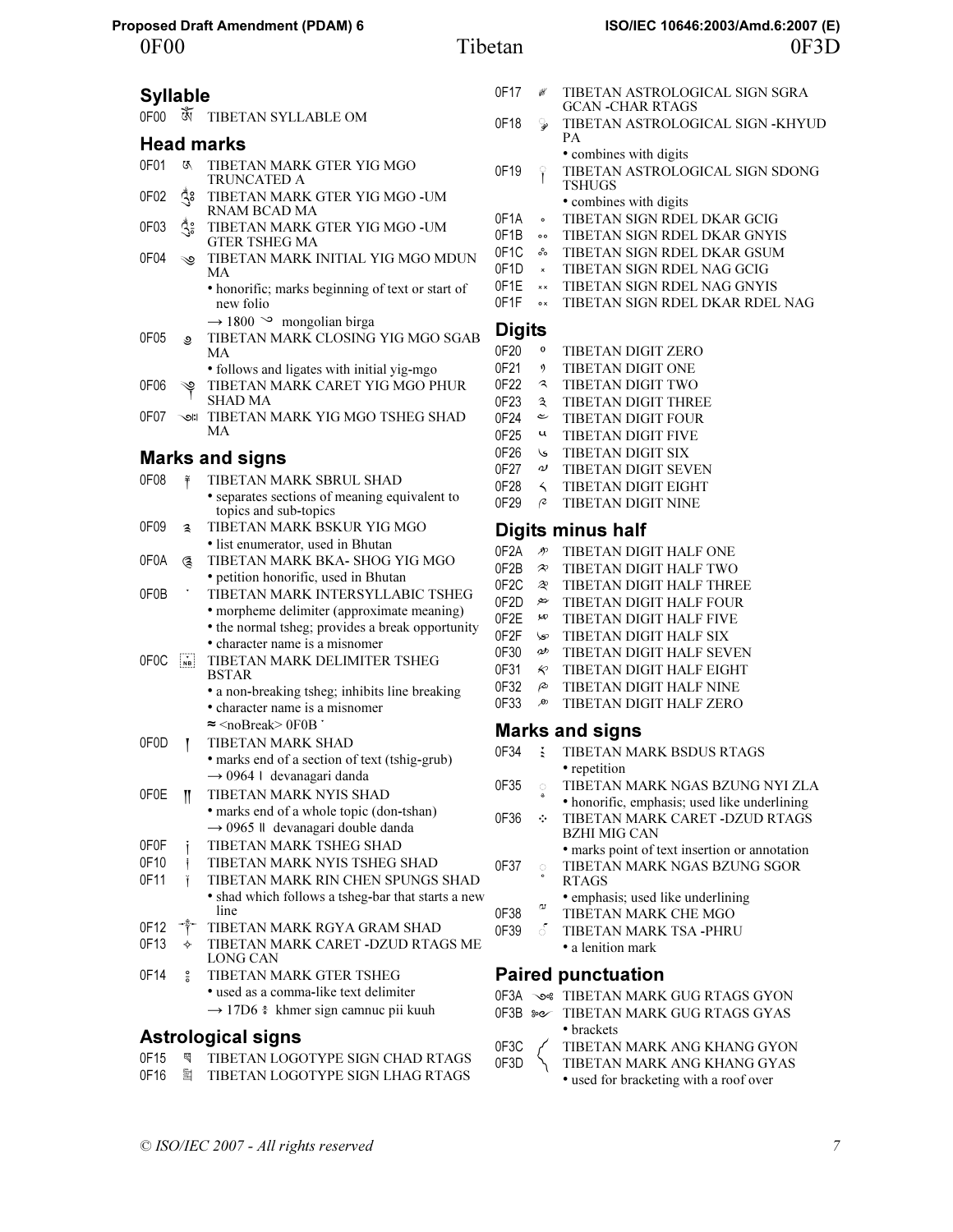0F3E Tibetan 0F87 **ISO/IEC 10646:2003/Amd.6:2007 (E) Proposed Draft Amendment (PDAM) 6**

|  | 0F6A – TIBETAN LETTER FIXED-FORM RA |
|--|-------------------------------------|
|  |                                     |

- fixed-form letter not showing the shape variation of the ordinary ra
	- used only in transliteration and transcription  $\rightarrow$  0F62  $\overline{\phantom{a}}$  tibetan letter ra

## Extensions for Balti

|  | וווסט וטו פווטופווט |                             |  |
|--|---------------------|-----------------------------|--|
|  |                     | OF6B     TIBETAN LETTER KKA |  |
|  |                     |                             |  |

OF6C **A** TIBETAN LETTER RRA

### Dependent vowel signs

- 0F71 G TIBETAN VOWEL SIGN AA  $=$  a-chung
	- common, vowel-lengthening mark
- 0F72 C TIBETAN VOWEL SIGN I<br>0F73 C TIBETAN VOWEL SIGN II
- TIBETAN VOWEL SIGN II • use of this character is discouraged  $\equiv$  0F71  $\approx$  0F72  $\approx$
- OF74 SUMBETAN VOWEL SIGN UNITED STATES THE TRETAN VOWEL SIGN UP
	- $\degree$  TIBETAN VOWEL SIGN UU • use of this character is discouraged
- $\equiv$  0F71  $\approx$  0F74  $\approx$ 0F76  $\hat{S}$  TIBETAN VOWEL SIGN VOCALIC R
- $\equiv$  0FB2  $\degree$  0F80  $\degree$ 0F77  $\lvert \rvert$  TIBETAN VOWEL SIGN VOCALIC RR • use of this character is strongly discouraged
- $\approx$  0FB2  $\approx$  0F81  $\approx$ 0F78 C TIBETAN VOWEL SIGN VOCALIC L  $\equiv$  0FB3  $\approx$  0F80  $\approx$
- 0F79  $\frac{3}{2}$  TIBETAN VOWEL SIGN VOCALIC LL
	- use of this character is strongly discouraged  $\approx$  0FB3  $\approx$  0F81  $\approx$
- 0F7A O TIBETAN VOWEL SIGN E
- 0F7B  $\frac{5}{2}$  TIBETAN VOWEL SIGN EE<br>0F7C  $\frac{5}{2}$  TIBETAN VOWEL SIGN O
- **OF7C** ( TIBETAN VOWEL SIGN O
- TIBETAN VOWEL SIGN OO

### Vocalic modification

- 0F7E  $\circ$  TIBETAN SIGN RJES SU NGA RO = anusvara
- 0F7F © TIBETAN SIGN RNAM BCAD = visarga

### Dependent vowel signs

- 
- 0F80 <sup>3</sup> TIBETAN VOWEL SIGN REVERSED I<br>0F81 <sup>2</sup> TIBETAN VOWEL SIGN REVERSED I TIBETAN VOWEL SIGN REVERSED II • use of this character is discouraged
	- $\equiv$  0F71  $\approx$  0F80  $\approx$

### Marks and signs

0F82 U TIBETAN SIGN NYI ZLA NAA DA

- TIBETAN SIGN SNA LDAN
	- $\rightarrow$  0901  $\,$  devanagari sign candrabindu
- 0F84 W TIBETAN MARK HALANTA = srog med
	- $\rightarrow$  094D  $\circ$  devanagari sign virama
- 0F85  $\frac{1}{2}$  TIBETAN MARK PALUTA • transliteration of Sanskrit avagraha → 093D ऽ devanagari sign avagraha
- 0F86 <sup>8</sup> TIBETAN SIGN LCI RTAGS<br>0F87 <sup>8</sup> TIBETAN SIGN YANG RTA
- TIBETAN SIGN YANG RTAGS

0F3F  $\sim$  TIBETAN SIGN MAR TSHES • marks which combine with digits

### Consonants

| 0F40 | 찌              | <b>TIBETAN LETTER KA</b>                           |
|------|----------------|----------------------------------------------------|
| 0F41 | K              | TIBETAN LETTER KHA                                 |
| 0F42 | 찌              | TIBETAN LETTER GA                                  |
| 0F43 | 男              | TIBETAN LETTER GHA                                 |
|      |                | $\equiv$ 0F42 픽 0FB7 응                             |
| 0F44 | ς              | TIBETAN LETTER NGA                                 |
| 0F45 | ₹              | TIBETAN LETTER CA                                  |
| 0F46 | Ъ              | TIBETAN LETTER CHA                                 |
| 0F47 | Ę              | TIBETAN LETTER JA                                  |
| 0F48 | $\varnothing$  | <reserved></reserved>                              |
| 0F49 |                | TIBETAN LETTER NYA                                 |
| 0F4A | うさ             | TIBETAN LETTER TTA                                 |
| 0F4B | X              | TIBETAN LETTER TTHA                                |
| 0F4C | 5              | TIBETAN LETTER DDA                                 |
| 0F4D | .<br>इ         | TIBETAN LETTER DDHA                                |
|      |                | $\equiv$ 0F4C $\geq$ 0FB7 $\stackrel{\circ}{\leq}$ |
| 0F4E | ₹              | TIBETAN LETTER NNA                                 |
| 0F4F | 5              | TIBETAN LETTER TA                                  |
| 0F50 | ঘ              | TIBETAN LETTER THA                                 |
| 0F51 | 5              | TIBETAN LETTER DA                                  |
| 0F52 | $\overline{5}$ | TIBETAN LETTER DHA                                 |
|      |                | $\equiv$ 0F51 5 0FB7 $\approx$                     |
| 0F53 | ส              | TIBETAN LETTER NA                                  |
| 0F54 | 지              | TIBETAN LETTER PA                                  |
| 0F55 | 적              | TIBETAN LETTER PHA                                 |
| 0F56 | 직              | <b>TIBETAN LETTER BA</b>                           |
| 0F57 | Ę              | TIBETAN LETTER BHA                                 |
|      |                | $\equiv$ 0F56 $\equiv$ 0FB7 $\approx$              |
| 0F58 | 지              | TIBETAN LETTER MA                                  |
| 0F59 | ಕ              | TIBETAN LETTER TSA                                 |
| 0F5A | ಹ              | TIBETAN LETTER TSHA                                |
| 0F5B | Ę              | TIBETAN LETTER DZA                                 |
| 0F5C | 昜              | TIBETAN LETTER DZHA                                |
|      |                | $\equiv$ 0F5B $\leq$ 0FB7 $\leq$                   |
| 0F5D | 맘              | TIBETAN LETTER WA                                  |
| 0F5E | ଟି             | TIBETAN LETTER ZHA                                 |
| 0F5F | ₹              | <b>TIBETAN LETTER ZA</b>                           |
| 0F60 | ς              | TIBETAN LETTER - A                                 |
| 0F61 | 띠              | TIBETAN LETTER YA                                  |
| 0F62 | ጚ              | <b>TIBETAN LETTER RA</b>                           |
|      |                | • when followed by a subjoined letter = ra mgo     |
| 0F63 | q              | <b>TIBETAN LETTER LA</b>                           |
| 0F64 | -9             | TIBETAN LETTER SHA                                 |
| 0F65 | p,             | TIBETAN LETTER SSA                                 |
|      |                | = reversed sha                                     |
| 0F66 | ম              | TIBETAN LETTER SA                                  |
| 0F67 | 5              | TIBETAN LETTER HA                                  |
| 0F68 | ζ              | TIBETAN LETTER A                                   |
|      |                | · base for dependent vowels                        |
| 0F69 | 핎              | TIBETAN LETTER KSSA                                |
|      |                | $\equiv$ 0F40 $\pi$ 0FB5 $\approx$                 |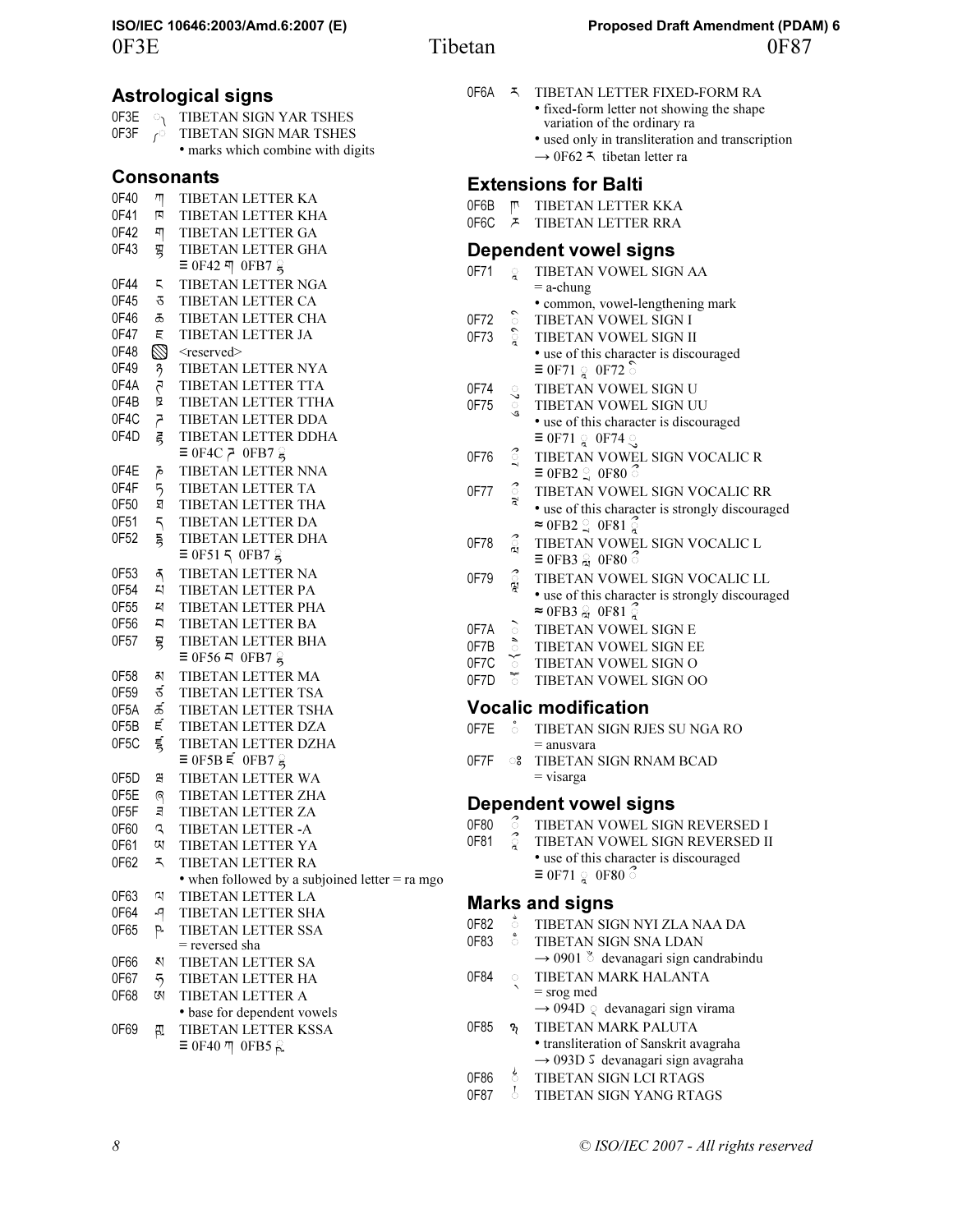### Transliteration head letters

- 0F88 TIBETAN SIGN LCE TSA CAN
- $^{\circ\circ}$  TIBETAN SIGN MCHU CAN
- OF8A  $\blacksquare$  TIBETAN SIGN GRU CAN RGYINGS • always followed by 0F82  $\check{\circ}$
- 0F8B ¢ TIBETAN SIGN GRU MED RGYINGS

### Subjoined consonants

The subjoined letters for WA, YA, and RA appear in both full and short forms. The short forms, wa.zur, ya-btags, and rabtags, respectively, are most common and are the forms shown in the charts.

| 0F90             | ਸ                       | TIBETAN SUBJOINED LETTER KA                            |
|------------------|-------------------------|--------------------------------------------------------|
| 0F91             | ू<br>म                  | TIBETAN SUBJOINED LETTER KHA                           |
| 0F92             | প্ৰ                     | TIBETAN SUBJOINED LETTER GA                            |
| 0F93             | ं<br>सु                 | TIBETAN SUBJOINED LETTER GHA                           |
|                  |                         | $\equiv$ 0F92 $\frac{0}{21}$ 0FB7 $\frac{0}{2}$        |
| 0F94             |                         | TIBETAN SUBJOINED LETTER NGA                           |
| 0F95             | ू<br>ू                  | TIBETAN SUBJOINED LETTER CA                            |
| 0F96             | ្ឌ                      | TIBETAN SUBJOINED LETTER CHA                           |
| 0F97             |                         | TIBETAN SUBJOINED LETTER JA                            |
| 0F98             | e<br>Ø                  | <reserved></reserved>                                  |
| 0F99             |                         | TIBETAN SUBJOINED LETTER NYA                           |
| 0F9A             | ○ろつさ○¤○Nつき              | TIBETAN SUBJOINED LETTER TTA                           |
| 0F9B             |                         | TIBETAN SUBJOINED LETTER TTHA                          |
| 0F9C             |                         | TIBETAN SUBJOINED LETTER DDA                           |
| 0F9D             |                         | TIBETAN SUBJOINED LETTER DDHA                          |
|                  |                         | $\equiv$ 0F9C $\approx$ 0FB7 $\approx$                 |
| 0F9E             |                         | TIBETAN SUBJOINED LETTER NNA                           |
| 0F9F             | ころこうこうごう                | TIBETAN SUBJOINED LETTER TA                            |
| 0FA0             |                         | TIBETAN SUBJOINED LETTER THA                           |
| 0FA1             |                         | TIBETAN SUBJOINED LETTER DA                            |
| 0FA <sub>2</sub> |                         | TIBETAN SUBJOINED LETTER DHA                           |
|                  |                         | $\equiv$ OFA1 $\geq$ OFB7 $\geq$                       |
| 0FA3             |                         | TIBETAN SUBJOINED LETTER NA                            |
| 0FA4             | ্র                      | TIBETAN SUBJOINED LETTER PA                            |
| 0FA5             | 님                       | TIBETAN SUBJOINED LETTER PHA                           |
| 0FA6             | ្អ                      | TIBETAN SUBJOINED LETTER BA                            |
| 0FA7             | ខ្ព                     | TIBETAN SUBJOINED LETTER BHA                           |
|                  |                         | $\equiv$ 0FA6 $\approx$ 0FB7 $\approx$                 |
| 0FA8             | ্ব                      | TIBETAN SUBJOINED LETTER MA                            |
| 0FA9             | ু                       | TIBETAN SUBJOINED LETTER TSA                           |
| 0FAA             | ್ಞ.                     | TIBETAN SUBJOINED LETTER TSHA                          |
| 0FAB             | ੂ                       | TIBETAN SUBJOINED LETTER DZA                           |
| 0FAC             | 鲁                       | TIBETAN SUBJOINED LETTER DZHA                          |
|                  |                         | $\equiv$ 0FAB $\geq$ 0FB7 $\leq$                       |
| 0FAD             | $\frac{1}{4}$           | TIBETAN SUBJOINED LETTER WA                            |
|                  |                         | = wa-zur, wa-btags (wa ta)                             |
| 0FAE             |                         | TIBETAN SUBJOINED LETTER ZHA                           |
| 0FAF             |                         | TIBETAN SUBJOINED LETTER ZA                            |
| 0FB0             | ூயில்                   | TIBETAN SUBJOINED LETTER -A                            |
|                  |                         | $=$ a-chung                                            |
|                  |                         | · rare, only used for full-sized subjoined letter      |
|                  |                         | $\rightarrow$ 0F71 $\frac{1}{6}$ tibetan vowel sign aa |
| 0FB1             | ్ర                      | TIBETAN SUBJOINED LETTER YA                            |
|                  |                         | = ya-btags (ya ta)                                     |
| 0FB2             | $\overline{\mathbf{L}}$ | TIBETAN SUBJOINED LETTER RA                            |
|                  |                         | = ra-btags (ra ta)                                     |
| 0FB3             | å                       | TIBETAN SUBJOINED LETTER LA                            |
| 0FB4             | ្ធ                      | TIBETAN SUBJOINED LETTER SHA                           |

| 0FB5 | g             | TIBETAN SUBJOINED LETTER SSA           |
|------|---------------|----------------------------------------|
|      |               | = reversed subjoined sha               |
| 0FB6 | ু,            | TIBETAN SUBJOINED LETTER SA            |
| 0FB7 |               | TIBETAN SUBJOINED LETTER HA            |
| 0FB8 | ্বর্ত         | TIBETAN SUBJOINED LETTER A             |
| 0FB9 | $\frac{1}{2}$ | TIBETAN SUBJOINED LETTER KSSA          |
|      |               | $\equiv$ 0F90 $\approx$ 0FB5 $\approx$ |

### Fixed-form subjoined consonants

These characters are used only for transliteration and transcription.

- 0FBA <sup>2</sup> TIBETAN SUBJOINED LETTER FIXED-FORM WA
- OFBB <sup>Q</sup><sub>x</sub> TIBETAN SUBJOINED LETTER FIXED-FORM YA
- OFBC  $\int$  TIBETAN SUBJOINED LETTER FIXED-FORM RA

### **Signs**

- 0FBE  $\times$  TIBETAN KU RU KHA • often repeated three times; indicates a refrain
- 0FBF  $*$  TIBETAN KU RU KHA BZHI MIG CAN • marks point of text insertion or annotation  $\rightarrow$  203B  $*$  reference mark

### Cantillation signs

| 0EC0             |            | TIBETAN CANTILLATION SIGN HEAVY<br><b>BEAT</b>               |
|------------------|------------|--------------------------------------------------------------|
| 0FC1             | $\circ$    | • marks a heavy drum beat<br>TIBETAN CANTILLATION SIGN LIGHT |
|                  |            | <b>BEAT</b>                                                  |
|                  |            | • marks a light drum beat                                    |
|                  |            | 0FC2 $\odot$ TIBETAN CANTILLATION SIGN CANG TE-<br>$\Box$    |
|                  |            | • symbol of a small Tibetan hand drum                        |
| 0FC <sub>3</sub> | $^{\circ}$ | TIBETAN CANTILLATION SIGN SBUB<br>$-CHAL$                    |
|                  |            | • symbol of a Tibetan cymbal                                 |

### Symbols

| 0FC4             | Å                     | TIBETAN SYMBOL DRIL BU                                 |
|------------------|-----------------------|--------------------------------------------------------|
|                  |                       | • symbol of a Tibetan hand bell                        |
| OFC <sub>5</sub> | 晏                     | TIBETAN SYMBOL RDO RJE                                 |
| 0FC6             | ្លួ                   | TIBETAN SYMBOL PADMA GDAN                              |
| 0FC7             | 囈                     | TIBETAN SYMBOL RDO RJE RGYA GRAM                       |
| 0FC8             | $\frac{3}{9}$         | TIBETAN SYMBOL PHUR PA                                 |
| 0FC9             | ◈                     | TIBETAN SYMBOL NOR BU                                  |
| 0FCA             | ని                    | TIBETAN SYMBOL NOR BU NYIS -KHYIL                      |
|                  |                       | • the double body symbol                               |
|                  |                       | $\rightarrow$ 262F $\odot$ yin yang                    |
| 0FCB             | ඹ                     | TIBETAN SYMBOL NOR BU GSUM -KHYIL                      |
|                  |                       | • the tri-kaya or triple body symbol                   |
| 0ECC             | ⊛                     | TIBETAN SYMBOL NOR BU BZHI -KHYIL                      |
|                  |                       | • the quadruple body symbol, a form of the<br>swastika |
|                  |                       | $\rightarrow$ 534D $\pm$ cjk unified ideograph-534D    |
|                  |                       | <b>Astrological signs</b>                              |
| OECE.            | $\mathbf{v}$ $\alpha$ | TIRETAN SIGN RDEL NAG RDEL DKAR                        |

- 0FCE ×0 TIBETAN SIGN RDEL NAG RDEL DKAR = dena deka
	- signifies good luck earlier, bad luck later
- 0FCF  $\dot{\cdot}$  TIBETAN SIGN RDEL NAG GSUM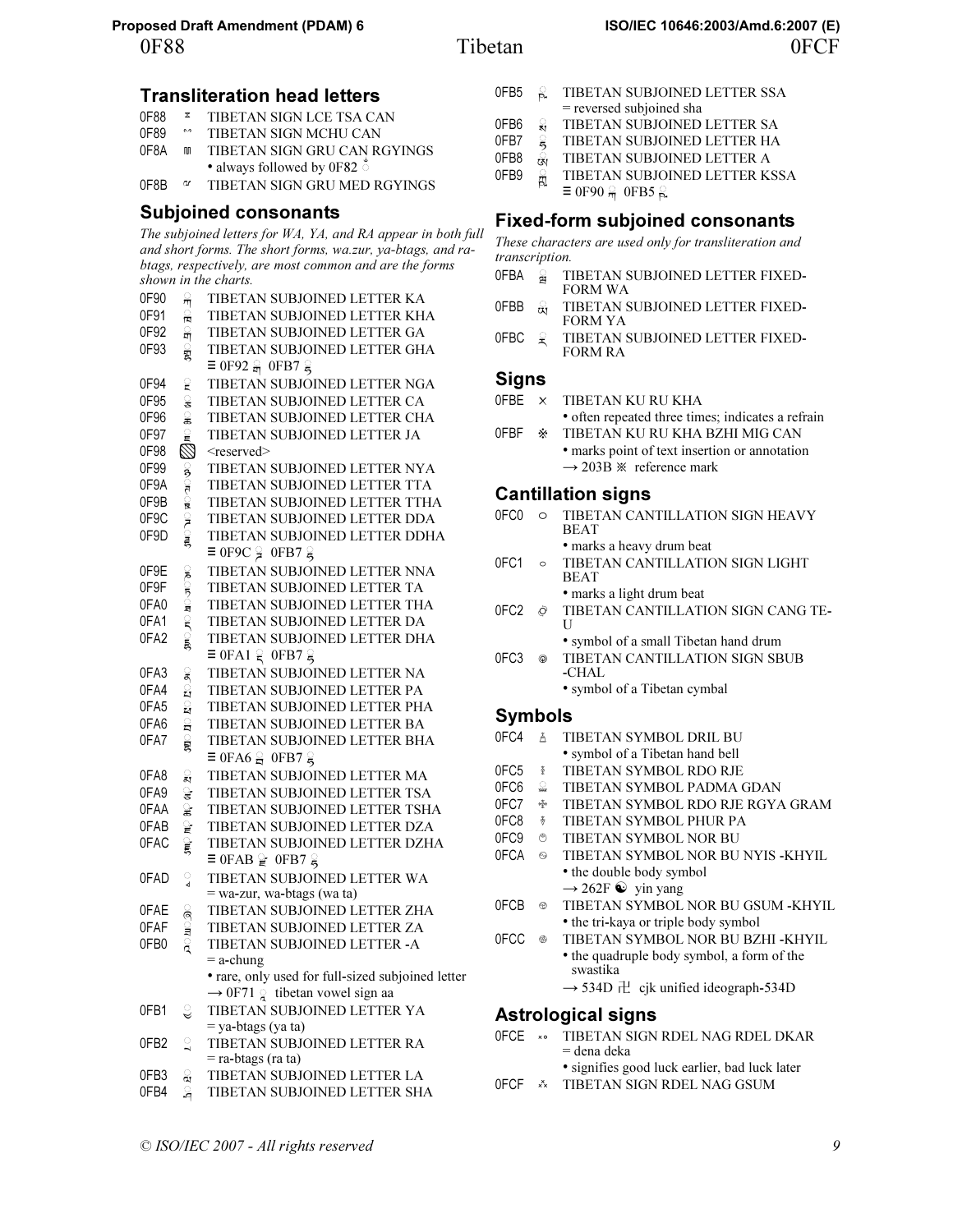### Marks

| 0FD <sub>0</sub> | ా             | TIBETAN MARK BSKA- SHOG GI MGO<br><b>RGYAN</b>         |
|------------------|---------------|--------------------------------------------------------|
|                  |               | <b>※ TIBETAN MARK BKA- SHOG GI MGO</b><br><b>RGYAN</b> |
|                  |               | • used in Bhutan                                       |
| 0FD1             | $\frac{2}{3}$ | TIBETAN MARK MNYAM YIG GI MGO<br><b>RGYAN</b>          |
|                  |               | • used in Bhutan                                       |
|                  |               | 0FD2 : TIBETAN MARK NYIS TSHEG<br>$=$ nyi tsek         |

### Head marks

| 0FD3 |     | TIBETAN MARK INITIAL BRDA RNYING<br>YIG MGO MDUN MA |
|------|-----|-----------------------------------------------------|
|      |     | $=$ da nying yik go dun ma                          |
| 0FD4 | ۰Ñ, | TIBETAN MARK CLOSING BRDA RNYING<br>YIG MGO SGAB MA |
|      |     | $=$ da nying yik go kab ma                          |

### Symbols

- 0FD5 **E** TIBETAN SYMBOL GYUNG DRUNG NANG -KHOR
- 0FD6 **H** TIBETAN SYMBOL GYUNG DRUNG PHYI -KHOR
- 0FD7 **E** TIBETAN SYMBOL GYUNG DRUNG NANG -KHOR BZHI MIG CAN
- 0FD8 Ì TIBETAN SYMBOL GYUNG DRUNG PHYI -KHOR BZHI MIG CAN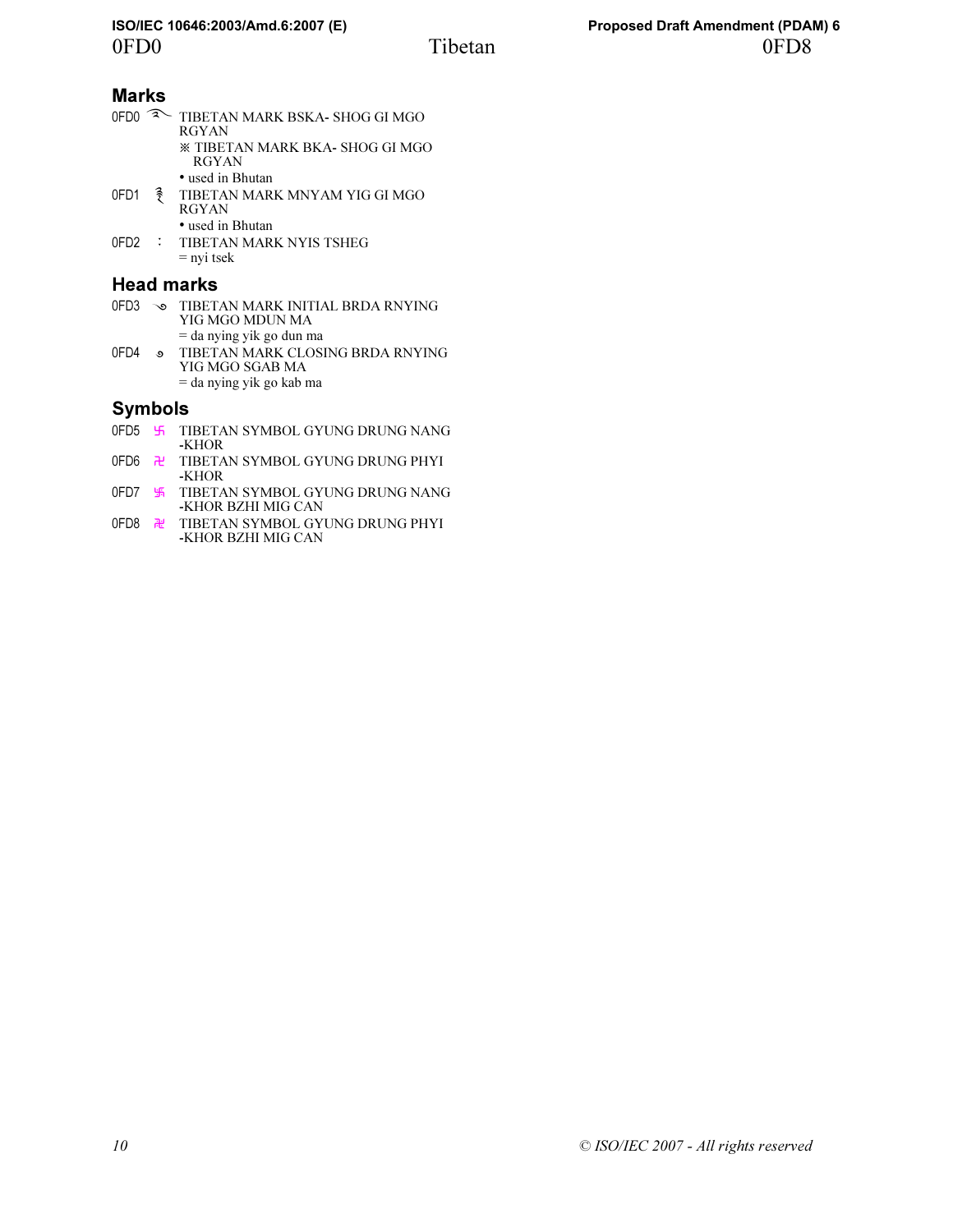### A830 Common Indic Number Forms A83F



### North Indic number forms

- A830 I NORTH INDIC FRACTION ONE QUARTER<br>A831 II NORTH INDIC FRACTION ONE HALF
- A831 *II* NORTH INDIC FRACTION ONE HALF<br>A832 *III* NORTH INDIC FRACTION THREE
	- NORTH INDIC FRACTION THREE **OUARTERS**
- A833  $\sim$  NORTH INDIC FRACTION ONE SIXTEENTH A834  $\approx$  NORTH INDIC FRACTION ONE EIGHTH
- $A834 \cong \text{NORTH INDIC FRACTION ONE EIGHTH}$ <br> $A835 \cong \text{NORTH INDIC FRACTION THREE}$
- $\leq$  NORTH INDIC FRACTION THREE SIXTEENTHS
- A836 NORTH INDIC OUARTER MARK
- A837 & NORTH INDIC PLACEHOLDER MARK

### North Indic currency sign

A838 NORTH INDIC RUPEE MARK

### North Indic miscellaneous sign

A839 S NORTH INDIC QUANTITY MARK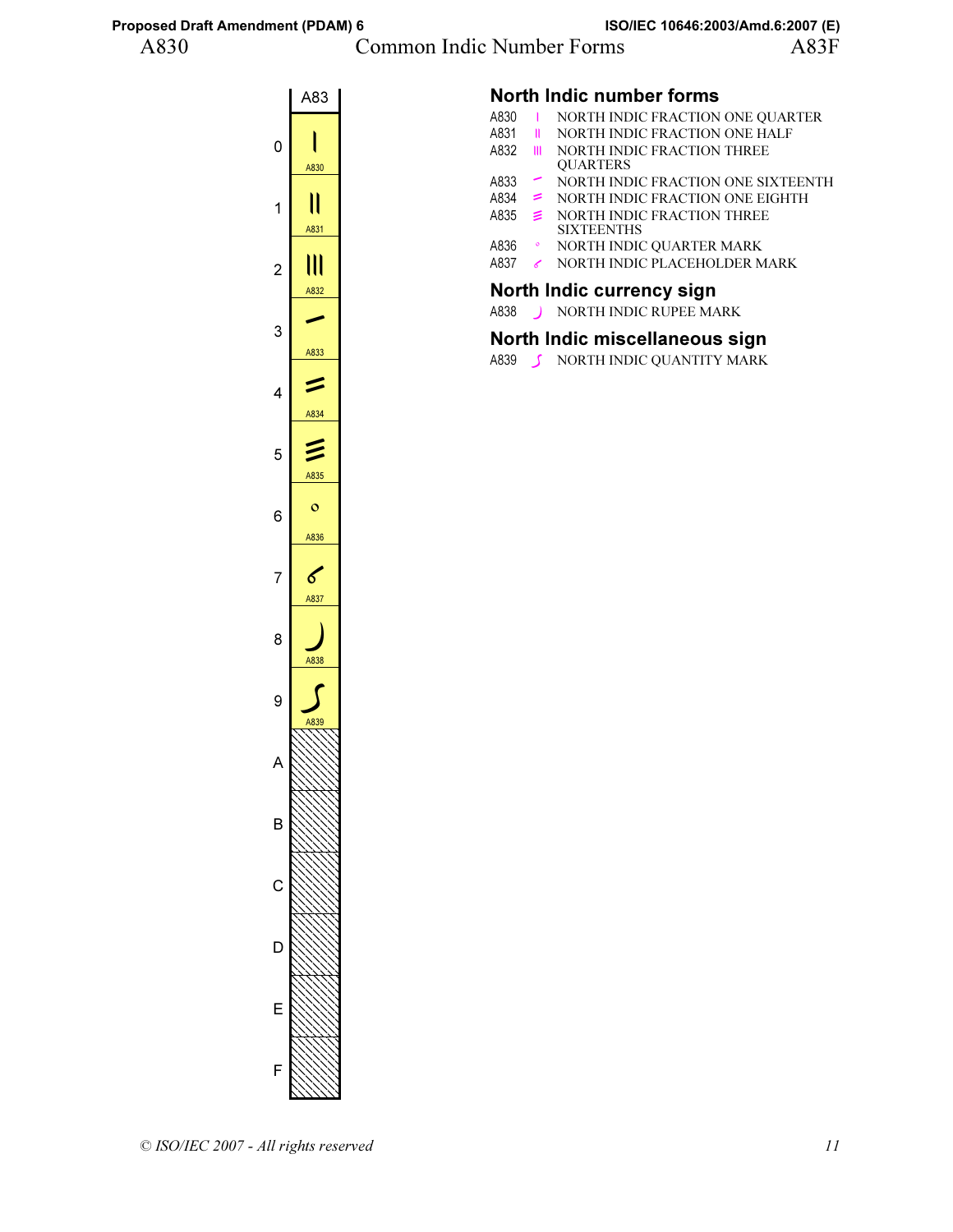### 10840 Imperial Aramaic 1085F **ISO/IEC 10646:2003/Amd.6:2007 (E) Proposed Draft Amendment (PDAM) 6**

|                | 1084                          | 1085              |
|----------------|-------------------------------|-------------------|
| 0              | Ŋ<br>10840                    | 10850             |
| 1              | 10841                         | 10851             |
| $\overline{c}$ | 10842                         | 10852             |
| 3              | 10843                         | 10853             |
| 4              | $\boldsymbol{\pi}$<br>10844   | ソ<br>10854        |
| 5              | 10845                         | 10855             |
| 6              | 10846                         |                   |
| 7              | ${\boldsymbol \eta}$<br>10847 | 10857             |
| 8              | Ø<br>10848                    | 10858             |
| 9              | 10849                         | 10859             |
|                | 1084A                         | V<br><b>IU65A</b> |
| B              | 1084B                         | 1085B             |
| C              | 1084C                         | 1085C             |
| D              | 1084D                         | 1085D             |
| F              | 1084E                         | 1085E             |
| F              | 1084F                         | 1085F             |

| Letters |  |
|---------|--|

| <b>Letters</b>      |                         |                                       |  |
|---------------------|-------------------------|---------------------------------------|--|
| 10840               | K                       | <b>IMPERIAL ARAMAIC LETTER ALEPH</b>  |  |
| 10841               | י                       | <b>IMPERIAL ARAMAIC LETTER BETH</b>   |  |
| 10842               | ≺                       | IMPERIAL ARAMAIC LETTER GIMEL         |  |
| 10843               | Y.                      | <b>IMPERIAL ARAMAIC LETTER DALETH</b> |  |
| 10844               | ヵ                       | <b>IMPERIAL ARAMAIC LETTER HE</b>     |  |
| 10845               | $\mathbf{\hat{z}}$      | <b>IMPERIAL ARAMAIC LETTER WAW</b>    |  |
| 10846               | $\mathbf{f}$            | <b>IMPERIAL ARAMAIC LETTER ZAYIN</b>  |  |
| 10847               | n                       | <b>IMPERIAL ARAMAIC LETTER HETH</b>   |  |
| 10848               | G                       | <b>IMPERIAL ARAMAIC LETTER TETH</b>   |  |
| 10849               | ۸                       | <b>IMPERIAL ARAMAIC LETTER YODH</b>   |  |
| 1084A               | y                       | <b>IMPERIAL ARAMAIC LETTER KAPH</b>   |  |
| 1084B               | ί                       | <b>IMPERIAL ARAMAIC LETTER LAMEDH</b> |  |
| 1084C               | ž                       | <b>IMPERIAL ARAMAIC LETTER MEM</b>    |  |
| 1084D               | $\overline{\mathbf{S}}$ | <b>IMPERIAL ARAMAIC LETTER NUN</b>    |  |
| 1084F               | ð                       | IMPERIAL ARAMAIC LETTER SAMEKH        |  |
| 1084F               | $\checkmark$            | <b>IMPERIAL ARAMAIC LETTER AYIN</b>   |  |
| 10850               | $\mathbf{A}$            | <b>IMPERIAL ARAMAIC LETTER PE</b>     |  |
| 10851               | þ                       | <b>IMPERIAL ARAMAIC LETTER SADHE</b>  |  |
| 10852               | Þ                       | <b>IMPERIAL ARAMAIC LETTER OOPH</b>   |  |
| 10853               | 7                       | <b>IMPERIAL ARAMAIC LETTER RESH</b>   |  |
| 10854               | V                       | <b>IMPERIAL ARAMAIC LETTER SHIN</b>   |  |
| 10855               | ħ                       | <b>IMPERIAL ARAMAIC LETTER TAW</b>    |  |
| Punctuation         |                         |                                       |  |
| 10857               |                         | * IMPERIAL ARAMAIC SECTION SIGN       |  |
| <b>Numbers</b>      |                         |                                       |  |
| 10858 <i>I</i>      |                         | <b>IMPERIAL ARAMAIC NUMBER ONE</b>    |  |
| 10859 $\frac{1}{2}$ |                         | <b>IMPERIAL ARAMAIC NUMBER TWO</b>    |  |
| 1085A               | $\mathbf{w}$            | <b>IMPERIAL ARAMAIC NUMBER THREE</b>  |  |
|                     |                         |                                       |  |

|  | 1085B - IMPERIAL ARAMAIC NUMBER TEN |
|--|-------------------------------------|
|--|-------------------------------------|

- 1085C <sup>3</sup> IMPERIAL ARAMAIC NUMBER TWENTY
- 1085D SMPERIAL ARAMAIC NUMBER ONE HUNDRED
- 1085E **↓** IMPERIAL ARAMAIC NUMBER ONE THOUSAND
- 1085F SMPERIAL ARAMAIC NUMBER TEN THOUSAND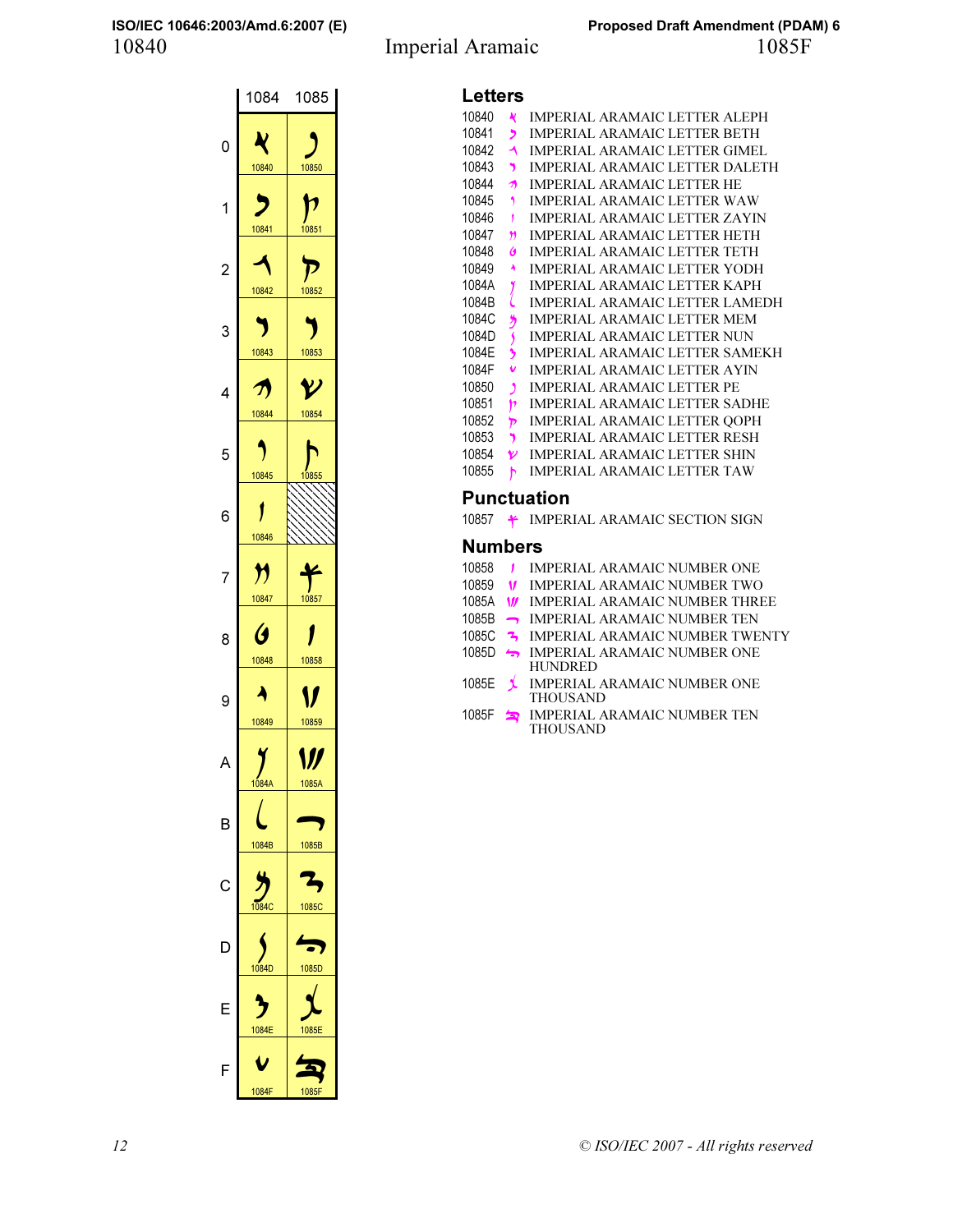|   |                    | 1090 1091              |
|---|--------------------|------------------------|
| 0 | K<br>10900         | 10910                  |
| 1 | ٩<br>10901         | ۴<br>10911             |
|   | 10902              | $\mathcal{R}$<br>10912 |
|   | д<br>10903         | 10913                  |
| 4 | へ<br>10904         | v<br>10914             |
| 5 | ধ<br>10905         | 10915                  |
| 6 | 10906              | 10916                  |
|   | Vλ                 |                        |
| 8 | 10907<br>10908     | 10917<br>孑<br>10918    |
| 9 | $\boldsymbol{\pi}$ |                        |
| A | 10909              | 10919<br>JJ            |
| B | 1090A<br>Z         | 1091A<br>Ш             |
| C | 1090B              | 1091B                  |
| D | 1090C              |                        |
| Ε | 1090D<br>Ц         |                        |
|   | 1090E<br>o         |                        |
| F | 1090F              | 1091F                  |

| <b>Letters</b> |                          |                                                                                   |
|----------------|--------------------------|-----------------------------------------------------------------------------------|
| 10900          | x                        | PHOENICIAN LETTER ALF                                                             |
|                |                          | $\rightarrow$ 05D0 $\lambda$ hebrew letter alef                                   |
| 10901          | g                        | PHOENICIAN LETTER BET                                                             |
|                |                          | $\rightarrow$ 05D1 2 hebrew letter bet                                            |
| 10902          | Λ                        | PHOENICIAN LETTER GAML                                                            |
|                |                          | $\rightarrow$ 05D2 $\lambda$ hebrew letter gimel                                  |
| 10903          | Ą                        | PHOENICIAN LETTER DELT                                                            |
|                |                          | $\rightarrow$ 05D3 7 hebrew letter dalet                                          |
| 10904          | 久                        | PHOENICIAN LETTER HE                                                              |
|                |                          | $\rightarrow$ 05D4 $\overline{1}$ hebrew letter he                                |
| 10905          | y                        | PHOENICIAN LETTER WAU                                                             |
| 10906          |                          | $\rightarrow$ 05D5 1 hebrew letter vav<br>PHOENICIAN LETTER ZAI                   |
|                | $\tilde{ }$              | $\rightarrow$ 05D6 $\uparrow$ hebrew letter zayin                                 |
| 10907          | ø                        | PHOENICIAN LETTER HET                                                             |
|                |                          | $\rightarrow$ 05D7 $\overline{\Pi}$ hebrew letter het                             |
| 10908          | $\theta$                 | PHOENICIAN LETTER TET                                                             |
|                |                          | → 05D8 $\dot{\mathsf{D}}$ hebrew letter tet                                       |
| 10909          | $\sigma$                 | PHOENICIAN LETTER YOD                                                             |
|                |                          | $\rightarrow$ 05D9 <sup>,</sup> hebrew letter yod                                 |
| 1090A          | 4                        | PHOENICIAN LETTER KAF                                                             |
|                |                          | $\rightarrow$ 05DB $\supset$ hebrew letter kaf                                    |
| 1090B          | $\zeta$                  | PHOENICIAN LETTER LAMD                                                            |
|                |                          | $\rightarrow$ 05DC $\overline{2}$ hebrew letter lamed                             |
| 1090C          | y                        | PHOENICIAN LETTER MEM                                                             |
|                |                          | $\rightarrow$ 05DE $\Delta$ hebrew letter mem                                     |
| 1090D          | $\overline{\phantom{a}}$ | PHOENICIAN LETTER NUN                                                             |
| 1090E          |                          | $\rightarrow$ 05E0 1 hebrew letter nun<br>PHOENICIAN LETTER SEMK                  |
|                | ₩                        | $\rightarrow$ 05E1 $\bar{O}$ hebrew letter samekh                                 |
| 1090F          | $\circ$                  | PHOENICIAN LETTER AIN                                                             |
|                |                          | $\rightarrow$ 05E2 $\ddot{y}$ hebrew letter ayin                                  |
| 10910          | $\overline{\mathcal{L}}$ | PHOENICIAN LETTER PE                                                              |
|                |                          | $\rightarrow$ 05E4 <b>D</b> hebrew letter pe                                      |
| 10911          | ٣                        | PHOENICIAN LETTER SADE                                                            |
|                |                          | $\rightarrow$ 05E6 $\bar{\text{S}}$ hebrew letter tsadi                           |
| 10912          | q                        | PHOENICIAN LETTER QOF                                                             |
|                |                          | $\rightarrow$ 05E7 $\bar{p}$ hebrew letter qof                                    |
| 10913          | $\mathcal{A}$            | PHOENICIAN LETTER ROSH                                                            |
|                |                          | $\rightarrow$ 05E8 7 hebrew letter resh                                           |
| 10914          | w                        | PHOENICIAN LETTER SHIN                                                            |
|                |                          | $\rightarrow$ 05E9 $\ddot{v}$ hebrew letter shin                                  |
| 10915          | $\overline{b}$           | PHOENICIAN LETTER TAU<br>$\rightarrow$ 05EA $\overline{\bf{n}}$ hebrew letter tav |
|                |                          |                                                                                   |
|                |                          |                                                                                   |

### Numbers

- 10916 / PHOENICIAN NUMBER ONE
- 10917 **-** PHOENICIAN NUMBER TEN
- 10918 > PHOENICIAN NUMBER TWENTY
- 10919 𐤙 PHOENICIAN NUMBER ONE HUNDRED
- 1091A *II* PHOENICIAN NUMBER TWO
- 1091B *II* PHOENICIAN NUMBER THREE

### Punctuation

1091F PHOENICIAN WORD SEPARATOR  $\rightarrow$  00B7 · middle dot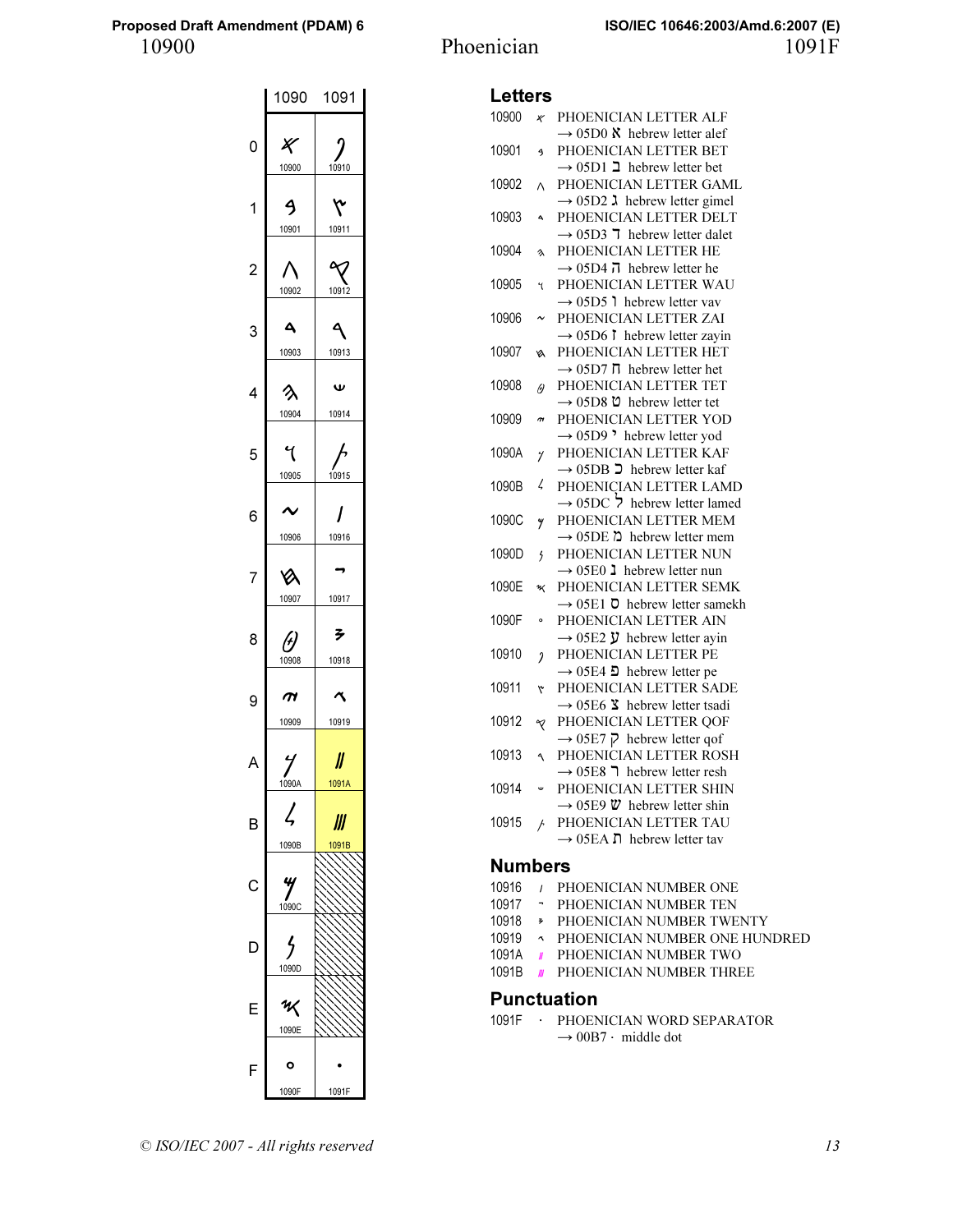### 10B40 Inscriptional Parthian 10B5F **ISO/IEC 10646:2003/Amd.6:2007 (E) Proposed Draft Amendment (PDAM) 6**



## L attare

| ᄓᇦᇉ       |                  |                                                            |
|-----------|------------------|------------------------------------------------------------|
| 10B40     | $\mathbf{u}$     | INSCRIPTIONAL PARTHIAN LETTER<br>ALEPH                     |
| 10B41     | ヒ                | INSCRIPTIONAL PARTHIAN LETTER BETH                         |
| 10B42     | ノ                | <b>INSCRIPTIONAL PARTHIAN LETTER</b>                       |
|           |                  | GIMEL                                                      |
| 10B43     | ر                | <b>INSCRIPTIONAL PARTHIAN LETTER</b><br>DALETH             |
| 10B44     | ₩                | INSCRIPTIONAL PARTHIAN LETTER HE                           |
| 10B45     | د                | <b>INSCRIPTIONAL PARTHIAN LETTER WAW</b>                   |
| 10B46     | Z.               | <b>INSCRIPTIONAL PARTHIAN LETTER</b><br><b>ZAYIN</b>       |
| 10B47     | ﯩﺮ               | <b>INSCRIPTIONAL PARTHIAN LETTER HETH</b>                  |
| 10B48     | לל               | INSCRIPTIONAL PARTHIAN LETTER TETH                         |
| 10B49     | J.               | <b>INSCRIPTIONAL PARTHIAN LETTER</b><br>YODH               |
| 10B4A     | У                | INSCRIPTIONAL PARTHIAN LETTER KAPH                         |
| 10B4B     | ら                | <b>INSCRIPTIONAL PARTHIAN LETTER</b>                       |
|           |                  | LAMEDH                                                     |
| 10B4C     | ₩                | INSCRIPTIONAL PARTHIAN LETTER MEM                          |
| 10B4D     | $\blacktriangle$ | <b>INSCRIPTIONAL PARTHIAN LETTER NUN</b>                   |
| 10B4E     | ת                | <b>INSCRIPTIONAL PARTHIAN LETTER</b>                       |
|           |                  | SAMEKH                                                     |
| 10B4F     | ر                | <b>INSCRIPTIONAL PARTHIAN LETTER AYIN</b>                  |
| 10B50     | ≻                | <b>INSCRIPTIONAL PARTHIAN LETTER PE</b>                    |
| 10B51     | $\mathbf{M}$     | <b>INSCRIPTIONAL PARTHIAN LETTER</b>                       |
|           |                  | SADHE                                                      |
| 10B52     | У                | <b>INSCRIPTIONAL PARTHIAN LETTER QOPH</b>                  |
| 10B53     | ىر               | <b>INSCRIPTIONAL PARTHIAN LETTER RESH</b>                  |
| 10B54     | بر               | INSCRIPTIONAL PARTHIAN LETTER SHIN                         |
| 10B55     | C                | <b>INSCRIPTIONAL PARTHIAN LETTER TAW</b>                   |
| Numbers   |                  |                                                            |
| 10B58     | ı                | INSCRIPTIONAL PARTHIAN NUMBER ONE                          |
| 10B59     | Ш                | <b>INSCRIPTIONAL PARTHIAN NUMBER</b>                       |
|           |                  | TWO                                                        |
| 10B5A     | Ш                | INSCRIPTIONAL PARTHIAN NUMBER<br><b>THREE</b>              |
| 10B5B     | ШJ               | INSCRIPTIONAL PARTHIAN NUMBER<br><b>FOUR</b>               |
| 10B5C     | ٢                | INSCRIPTIONAL PARTHIAN NUMBER TEN                          |
| 10B5D     | و                | <b>INSCRIPTIONAL PARTHIAN NUMBER</b><br>TWENTY             |
| 10B5E     | <u>مح</u>        | <b>INSCRIPTIONAL PARTHIAN NUMBER ONE</b><br><b>HUNDRED</b> |
| 10B5F - 3 |                  | INSCRIPTIONAL PARTHIAN NUMBER ONE<br>THOUSAND              |
|           |                  |                                                            |